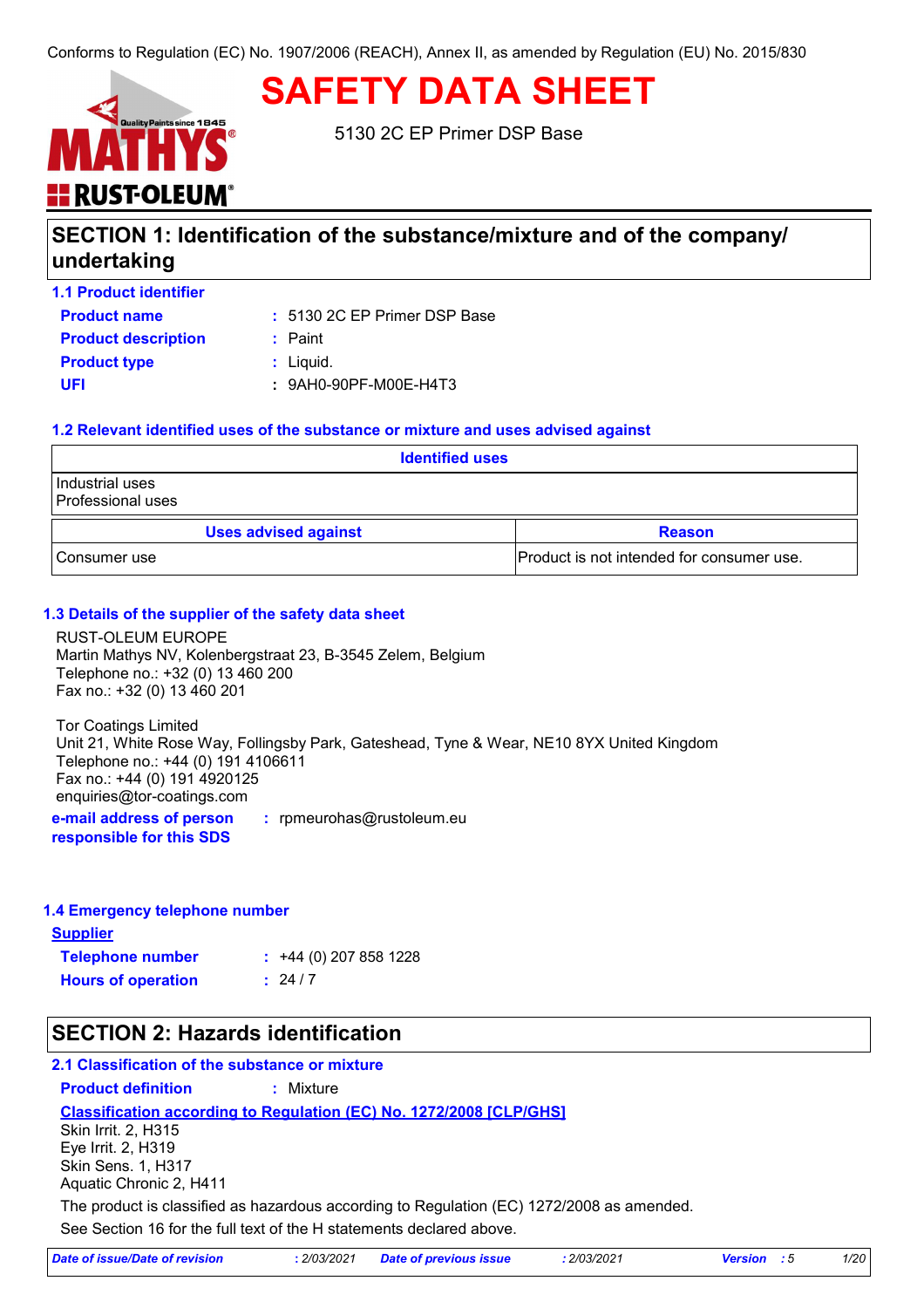# **SECTION 2: Hazards identification**

See Section 11 for more detailed information on health effects and symptoms.

## **2.2 Label elements**

| <b>Hazard pictograms</b> |  |
|--------------------------|--|
|--------------------------|--|



| <b>Signal word</b>                                                                                                                                              | : Warning                                                                                                                                                                                                                                             |
|-----------------------------------------------------------------------------------------------------------------------------------------------------------------|-------------------------------------------------------------------------------------------------------------------------------------------------------------------------------------------------------------------------------------------------------|
| <b>Hazard statements</b>                                                                                                                                        | Causes skin irritation.<br>May cause an allergic skin reaction.                                                                                                                                                                                       |
|                                                                                                                                                                 | Causes serious eye irritation.                                                                                                                                                                                                                        |
|                                                                                                                                                                 | Toxic to aquatic life with long lasting effects.                                                                                                                                                                                                      |
| <b>Precautionary statements</b>                                                                                                                                 |                                                                                                                                                                                                                                                       |
| <b>General</b>                                                                                                                                                  | : Not applicable.                                                                                                                                                                                                                                     |
| <b>Prevention</b>                                                                                                                                               | : P280 - Wear protective gloves: neoprene or nitrile gloves. Wear eye or face<br>protection: safety glasses with side-shields.<br>P273 - Avoid release to the environment.                                                                            |
| <b>Response</b>                                                                                                                                                 | : P391 - Collect spillage.                                                                                                                                                                                                                            |
| <b>Storage</b>                                                                                                                                                  | : Not applicable.                                                                                                                                                                                                                                     |
| <b>Disposal</b>                                                                                                                                                 | : P501 - Dispose of contents and container in accordance with all local, regional,<br>national and international regulations.                                                                                                                         |
| <b>Hazardous ingredients</b>                                                                                                                                    | bisphenol-A-epoxy resin avg.mol.wght. ≤ 700; Oxirane, 2-(chloromethyl)-, polymer<br>with α-hydro-ω-hydroxypoly[oxy(methyl-1,2-ethanediyl)]; oxirane,<br>mono[(C10-16-alkyloxy)methyl] derivs and bisphenol-A-epoxy resin, avg.mol.wght.<br>$\leq 700$ |
| <b>Supplemental label</b><br>elements                                                                                                                           | Contains epoxy constituents. May produce an allergic reaction. Warning!<br>Hazardous respirable droplets may be formed when sprayed. Do not breathe spray<br>or mist.                                                                                 |
|                                                                                                                                                                 | Warning! Hazardous respirable droplets may be formed when sprayed. Do not<br>breathe spray or mist.                                                                                                                                                   |
| <b>Annex XVII - Restrictions</b><br>on the manufacture,<br>placing on the market and<br>use of certain dangerous<br>substances, mixtures and<br><b>articles</b> | : Not applicable.                                                                                                                                                                                                                                     |
| <b>Special packaging requirements</b>                                                                                                                           |                                                                                                                                                                                                                                                       |
| <b>Containers to be fitted</b><br>with child-resistant<br>fastenings                                                                                            | : Not applicable.                                                                                                                                                                                                                                     |
| Tactile warning of danger : Not applicable.                                                                                                                     |                                                                                                                                                                                                                                                       |
| <b>2.3 Other hazards</b>                                                                                                                                        |                                                                                                                                                                                                                                                       |
| <b>Product meets the criteria</b><br>for PBT or vPvB according<br>to Regulation (EC) No.<br>1907/2006, Annex XIII                                               | : This mixture does not contain any substances that are assessed to be a PBT or a<br>vPvB.                                                                                                                                                            |
| Other hazards which do                                                                                                                                          | : None known.                                                                                                                                                                                                                                         |

**not result in classification**

The mixture may be a skin sensitiser. It may also be a skin irritant and repeated contact may increase this effect.The mixture may be a skin sensitiser. It may also be a severe skin irritant.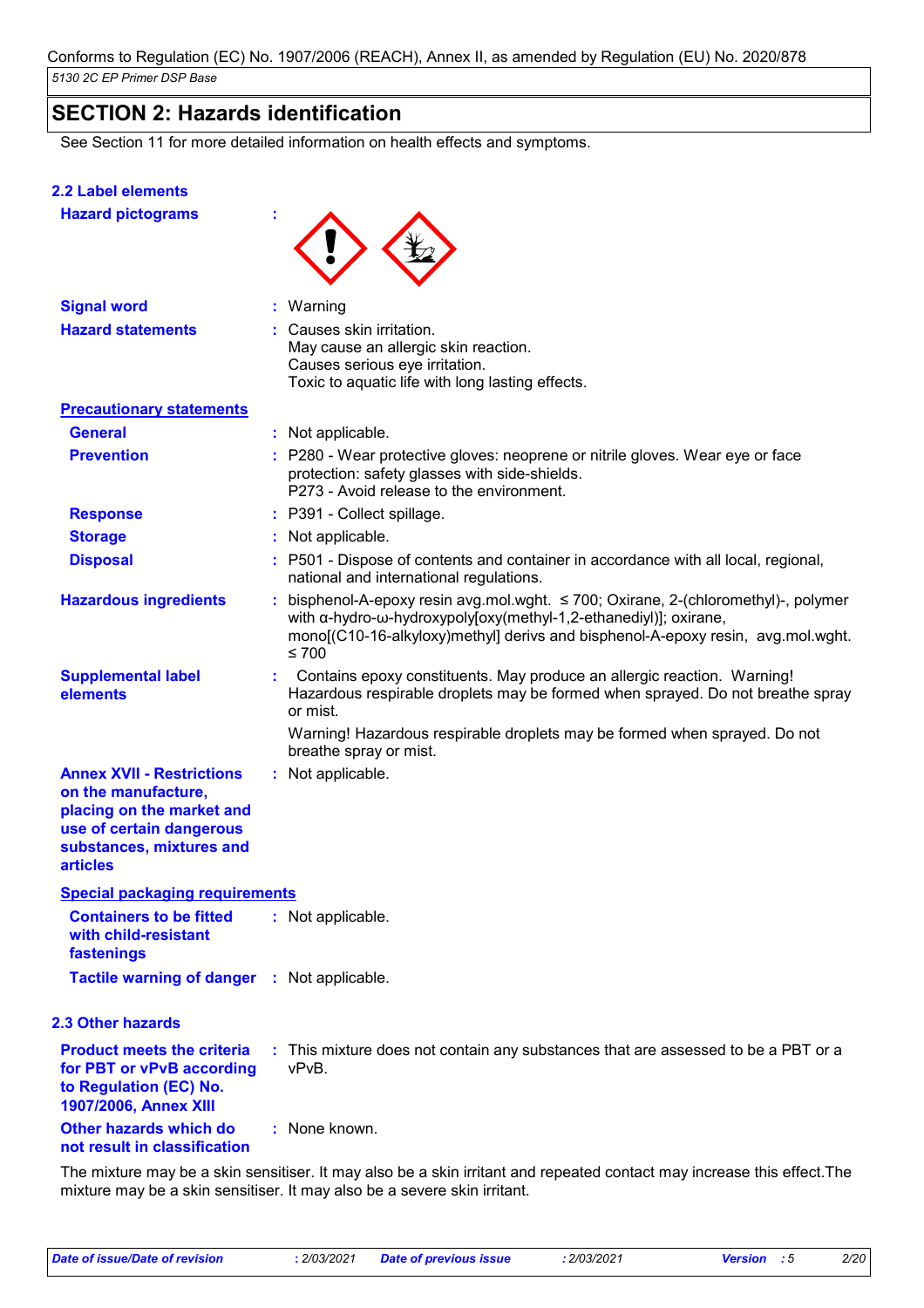# **SECTION 3: Composition/information on ingredients**

| <b>3.2 Mixtures</b>                                                                                              | : Mixture                                                                               |               |                                                                                                                                                                                                  |               |
|------------------------------------------------------------------------------------------------------------------|-----------------------------------------------------------------------------------------|---------------|--------------------------------------------------------------------------------------------------------------------------------------------------------------------------------------------------|---------------|
|                                                                                                                  |                                                                                         |               | <b>Classification</b>                                                                                                                                                                            |               |
| <b>Product/ingredient</b><br>name                                                                                | <b>Identifiers</b>                                                                      | $\frac{9}{6}$ | <b>Regulation (EC) No. 1272/2008 [CLP]</b>                                                                                                                                                       | <b>Type</b>   |
| bisphenol-A-epoxy<br>resin avg.mol.wght. $\leq$<br>700                                                           | REACH #:<br>01-2119456619-26<br>EC: 500-033-5<br>CAS: 25068-38-6<br>Index: 603-074-00-8 | $≥50 - ≤75$   | Skin Irrit. 2, H315<br>Eye Irrit. 2, H319<br>Skin Sens. 1, H317<br>Aquatic Chronic 2, H411                                                                                                       | $[1]$         |
| (bis(isopropyl)<br>naphthalene)                                                                                  | REACH #:<br>01-2119565150-48<br>EC: 254-052-6<br>CAS: 38640-62-9                        | ≤10           | Asp. Tox. 1, H304<br>Aquatic Chronic 1, H410 (M=1)                                                                                                                                               | $[1]$         |
| Oxirane,<br>2-(chloromethyl)-,<br>polymer with $\alpha$ -hydro-<br>ω-<br>hydroxypoly[oxy(methyl-1,2-ethanediyl)] | CAS: 9072-62-2                                                                          | $≤10$         | Skin Sens. 1, H317                                                                                                                                                                               | $[1]$         |
| oxirane, mono<br>(C10-16-alkyloxy)<br>methyl] derivs                                                             | EC: 268-358-2<br>CAS: 68081-84-5                                                        | $≤10$         | Skin Irrit. 2, H315<br>Eye Irrit. 2, H319<br>Skin Sens. 1, H317<br>Aquatic Chronic 2, H411                                                                                                       | $[1]$         |
| bisphenol-A-epoxy<br>resin, avg.mol.wght.<br>$\leq 700$                                                          | REACH #:<br>01-2119456619-26<br>EC: 500-033-5<br>CAS: 25068-38-6<br>Index: 603-074-00-8 | $\leq$ 3      | Skin Irrit. 2, H315<br>Eye Irrit. 2, H319<br>Skin Sens. 1, H317<br>Aquatic Chronic 2, H411                                                                                                       | $\vert$ [1]   |
| titanium dioxide                                                                                                 | REACH #:<br>01-2119489379-17<br>EC: 236-675-5<br>CAS: 13463-67-7                        | ≤3            | Carc. 2, H351 (inhalation)                                                                                                                                                                       | $[1] [2] [*]$ |
| xylene                                                                                                           | REACH #:<br>01-2119488216-32<br>EC: 215-535-7<br>CAS: 1330-20-7                         | $\leq$ 3      | Flam. Liq. 3, H226<br>Acute Tox. 4, H312<br>Acute Tox. 4, H332<br>Skin Irrit. 2, H315<br>Eye Irrit. 2, H319<br><b>STOT SE 3, H335</b><br>STOT RE 2, H373 (oral, inhalation)<br>Asp. Tox. 1, H304 | (1] [2]       |
|                                                                                                                  |                                                                                         |               | See Section 16 for the full text of the<br>H statements declared above.                                                                                                                          |               |

# **Notes**

**The classification as a carcinogen by inhalation applies only to mixtures in powder form containing 1 % or more of titanium dioxide which is in the form of or incorporated in particles with aerodynamic diameter ≤ 10 μm.**

There are no additional ingredients present which, within the current knowledge of the supplier and in the concentrations applicable, are classified as hazardous to health or the environment, are PBTs, vPvBs or Substances of equivalent concern, or have been assigned a workplace exposure limit and hence require reporting in this section.

## **Type**

[1] Substance classified with a health or environmental hazard

- [2] Substance with a workplace exposure limit
- [3] Substance meets the criteria for PBT according to Regulation (EC) No. 1907/2006, Annex XIII
- [4] Substance meets the criteria for vPvB according to Regulation (EC) No. 1907/2006, Annex XIII
- [5] Substance of equivalent concern
- [6] Additional disclosure due to company policy

[\*] The classification as a carcinogen by inhalation applies only to mixtures placed on the market in powder form containing 1% or more of titanium dioxide particles with diameter ≤ 10 μm not bound within a matrix.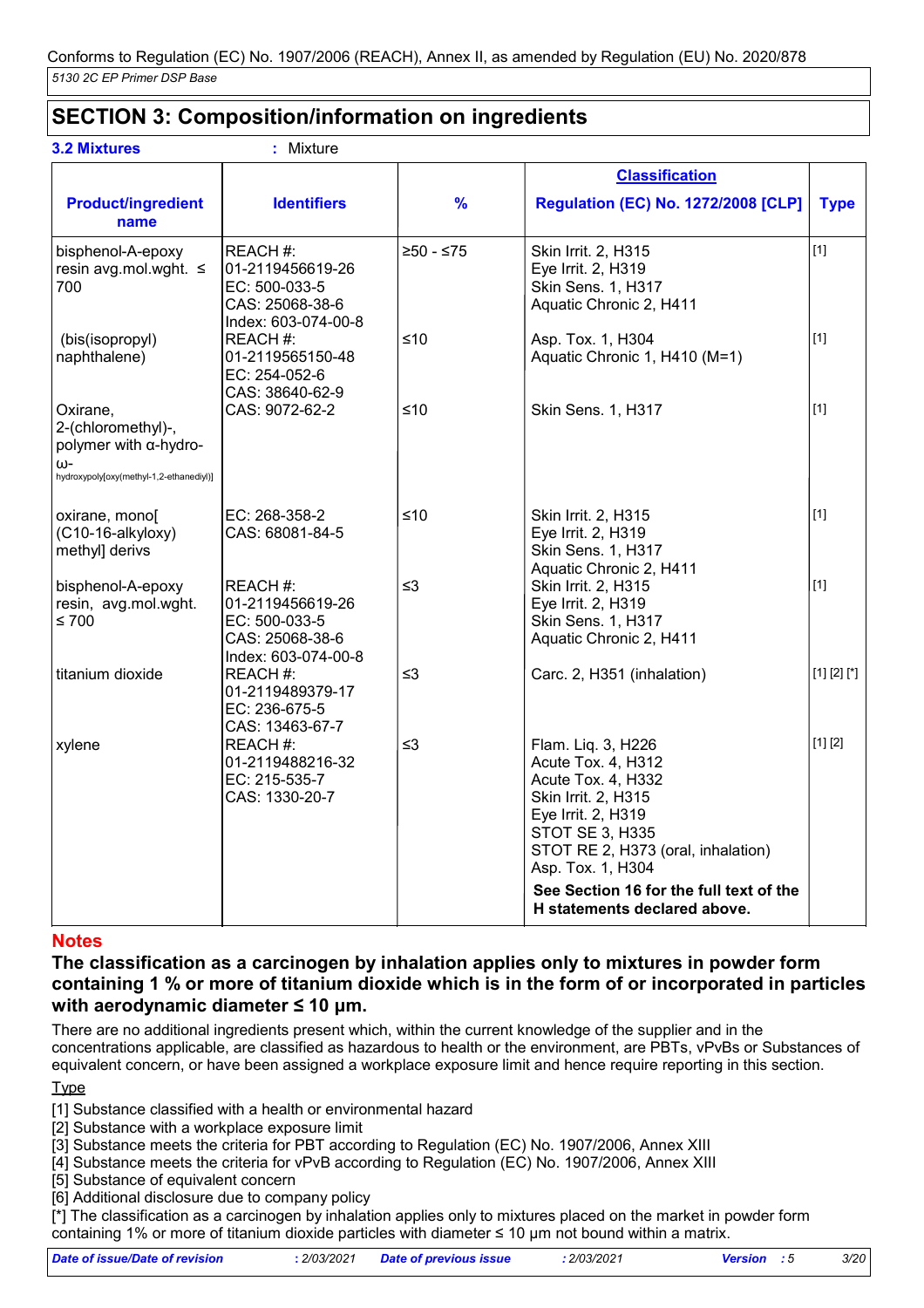# **SECTION 3: Composition/information on ingredients**

Occupational exposure limits, if available, are listed in Section 8.

# **SECTION 4: First aid measures**

# **4.1 Description of first aid measures**

| <b>General</b>                    | : In all cases of doubt, or when symptoms persist, seek medical attention. Never give<br>anything by mouth to an unconscious person. If unconscious, place in recovery<br>position and seek medical advice.                                                              |
|-----------------------------------|--------------------------------------------------------------------------------------------------------------------------------------------------------------------------------------------------------------------------------------------------------------------------|
| <b>Eye contact</b>                | : Remove contact lenses, irrigate copiously with clean, fresh water, holding the<br>eyelids apart for at least 10 minutes and seek immediate medical advice.                                                                                                             |
| <b>Inhalation</b>                 | : Remove to fresh air. Keep person warm and at rest. If not breathing, if breathing is<br>irregular or if respiratory arrest occurs, provide artificial respiration or oxygen by<br>trained personnel.                                                                   |
| <b>Skin contact</b>               | : Remove contaminated clothing and shoes. Wash skin thoroughly with soap and<br>water or use recognised skin cleanser. Do NOT use solvents or thinners.                                                                                                                  |
| <b>Ingestion</b>                  | : If swallowed, seek medical advice immediately and show the container or label.<br>Keep person warm and at rest. Do NOT induce vomiting.                                                                                                                                |
| <b>Protection of first-aiders</b> | : No action shall be taken involving any personal risk or without suitable training. It<br>may be dangerous to the person providing aid to give mouth-to-mouth resuscitation.<br>Wash contaminated clothing thoroughly with water before removing it, or wear<br>gloves. |

# **4.2 Most important symptoms and effects, both acute and delayed**

There are no data available on the mixture itself. The mixture has been assessed following the conventional method of the CLP Regulation (EC) No 1272/2008 and is classified for toxicological properties accordingly. See Sections 2 and 3 for details.

Exposure to component solvent vapour concentrations in excess of the stated occupational exposure limit may result in adverse health effects such as mucous membrane and respiratory system irritation and adverse effects on the kidneys, liver and central nervous system. Symptoms and signs include headache, dizziness, fatigue, muscular weakness, drowsiness and, in extreme cases, loss of consciousness.

Solvents may cause some of the above effects by absorption through the skin. Repeated or prolonged contact with the mixture may cause removal of natural fat from the skin, resulting in non-allergic contact dermatitis and absorption through the skin.

If splashed in the eyes, the liquid may cause irritation and reversible damage.

Ingestion may cause nausea, diarrhea and vomiting.

This takes into account, where known, delayed and immediate effects and also chronic effects of components from short-term and long-term exposure by oral, inhalation and dermal routes of exposure and eye contact.

Based on the properties of the epoxy constituent(s) and considering toxicological data on similar mixtures, this mixture may be a skin sensitiser and an irritant. It contains low molecular weight epoxy constituents which are irritating to eyes, mucous membrane and skin. Repeated skin contact may lead to irritation and to sensitisation, possibly with crosssensitisation to other epoxies. Skin contact with the mixture and exposure to spray mist and vapour should be avoided.

Based on the properties of epoxy constituent(s) and considering toxicological data on similar mixtures, this mixture may be a skin sensitiser and a severe irritant. It contains epoxy based reactive diluents which are moderate to severely irritating to eyes, mucous membrane and skin and are strong sensitisers. Repeated skin contact may lead to irritation and to hyper-sensitivity, possibly with cross-sensitisation to other epoxies. Single oral exposure to doses of the epoxy based reactive diluents at or close to the lethal dose has been shown to cause transient neurotoxic effects in animals in some cases. However, uptake through skin and by inhalation has not caused such effects in animals. Prolonged exposure to high concentration may cause adverse effects in target organs such as liver and kidney.

Contains bisphenol-A-epoxy resin avg.mol.wght. ≤ 700, Oxirane, 2-(chloromethyl)-, polymer with α-hydro-ωhydroxypoly[oxy(methyl-1,2-ethanediyl)], oxirane, mono[(C10-16-alkyloxy)methyl] derivs, bisphenol-A-epoxy resin, avg.mol.wght. ≤ 700. May produce an allergic reaction.

**Over-exposure signs/symptoms**

| Eye contact | : Adverse symptoms may include the following:<br>pain or irritation<br>watering<br>redness |
|-------------|--------------------------------------------------------------------------------------------|
|             |                                                                                            |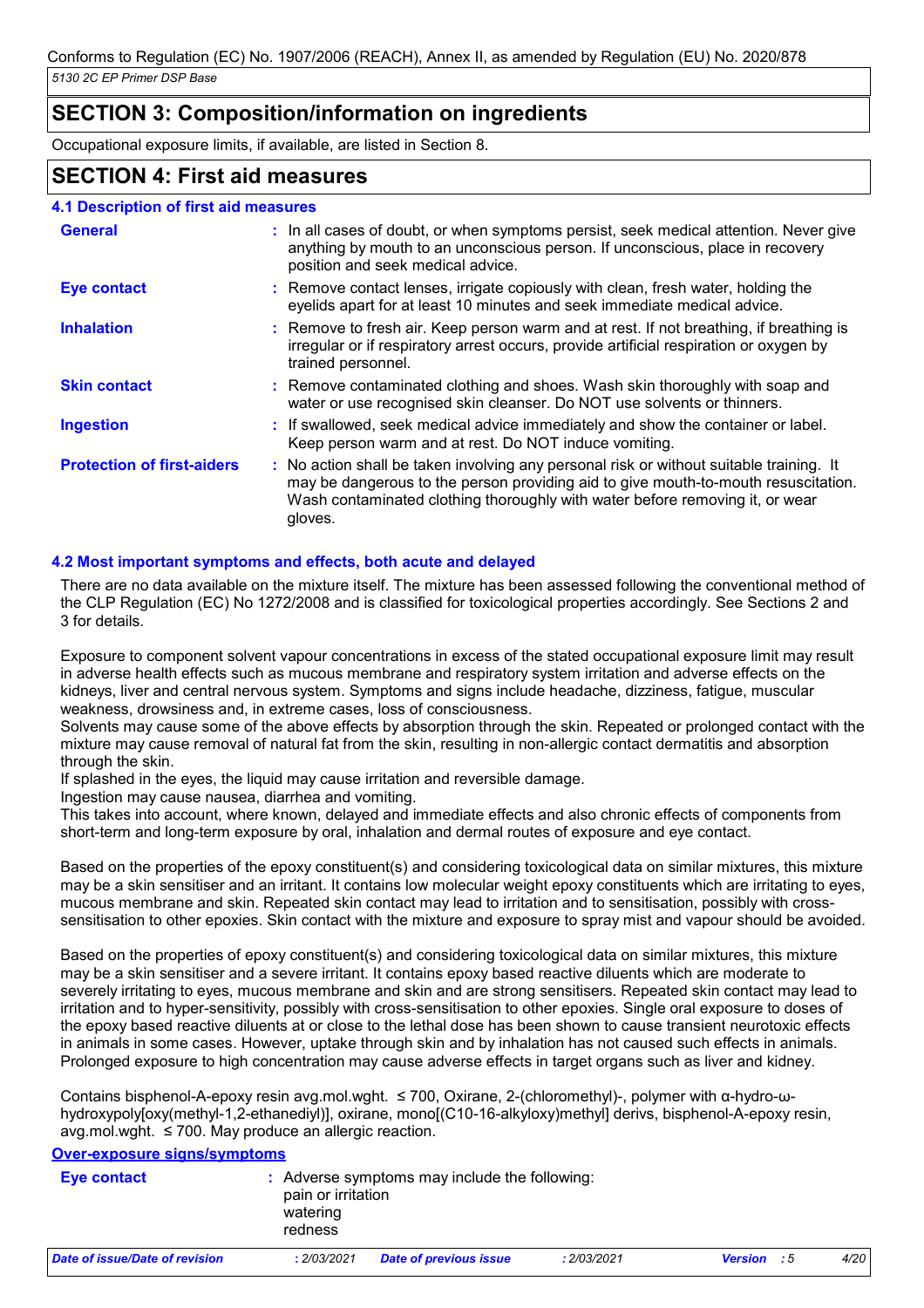# **SECTION 4: First aid measures**

| <b>Inhalation</b>          | : No specific data.                                                                                                            |
|----------------------------|--------------------------------------------------------------------------------------------------------------------------------|
| <b>Skin contact</b>        | : Adverse symptoms may include the following:<br>irritation<br>redness                                                         |
| <b>Ingestion</b>           | : No specific data.                                                                                                            |
|                            | 4.3 Indication of any immediate medical attention and special treatment needed                                                 |
| <b>Notes to physician</b>  | : Treat symptomatically. Contact poison treatment specialist immediately if large<br>quantities have been ingested or inhaled. |
| <b>Specific treatments</b> | No specific treatment.                                                                                                         |

See toxicological information (Section 11)

Ī

| <b>SECTION 5: Firefighting measures</b>                  |                                                                                                                                                                                                                                                                                                                                                                       |
|----------------------------------------------------------|-----------------------------------------------------------------------------------------------------------------------------------------------------------------------------------------------------------------------------------------------------------------------------------------------------------------------------------------------------------------------|
| 5.1 Extinguishing media                                  |                                                                                                                                                                                                                                                                                                                                                                       |
| <b>Suitable extinguishing</b><br>media                   | : Recommended: alcohol-resistant foam, $CO2$ , powders, water spray.                                                                                                                                                                                                                                                                                                  |
| <b>Unsuitable extinguishing</b><br>media                 | : Do not use water jet.                                                                                                                                                                                                                                                                                                                                               |
|                                                          | 5.2 Special hazards arising from the substance or mixture                                                                                                                                                                                                                                                                                                             |
| <b>Hazards from the</b><br>substance or mixture          | : In a fire or if heated, a pressure increase will occur and the container may burst.<br>This material is toxic to aquatic life with long lasting effects. Fire water<br>contaminated with this material must be contained and prevented from being<br>discharged to any waterway, sewer or drain.                                                                    |
| <b>Hazardous thermal</b><br>decomposition products       | Decomposition products may include the following materials:<br>carbon dioxide<br>carbon monoxide<br>halogenated compounds<br>metal oxide/oxides                                                                                                                                                                                                                       |
| <b>5.3 Advice for firefighters</b>                       |                                                                                                                                                                                                                                                                                                                                                                       |
| <b>Special protective actions</b><br>for fire-fighters   | : Promptly isolate the scene by removing all persons from the vicinity of the incident if<br>there is a fire. No action shall be taken involving any personal risk or without<br>suitable training.                                                                                                                                                                   |
| <b>Special protective</b><br>equipment for fire-fighters | : Fire-fighters should wear appropriate protective equipment and self-contained<br>breathing apparatus (SCBA) with a full face-piece operated in positive pressure<br>mode. Clothing for fire-fighters (including helmets, protective boots and gloves)<br>conforming to European standard EN 469 will provide a basic level of protection for<br>chemical incidents. |
| <b>Additional information</b>                            | : No unusual hazard if involved in a fire.                                                                                                                                                                                                                                                                                                                            |

# **SECTION 6: Accidental release measures**

|                                       | 6.1 Personal precautions, protective equipment and emergency procedures                                                                                                                                                                                                                                                                                                                                         |
|---------------------------------------|-----------------------------------------------------------------------------------------------------------------------------------------------------------------------------------------------------------------------------------------------------------------------------------------------------------------------------------------------------------------------------------------------------------------|
| <b>For non-emergency</b><br>personnel | : No action shall be taken involving any personal risk or without suitable training.<br>Evacuate surrounding areas. Keep unnecessary and unprotected personnel from<br>entering. Do not touch or walk through spilt material. Avoid breathing vapour or<br>mist. Provide adequate ventilation. Wear appropriate respirator when ventilation is<br>inadequate. Put on appropriate personal protective equipment. |
| For emergency responders              | : If specialised clothing is required to deal with the spillage, take note of any<br>information in Section 8 on suitable and unsuitable materials. See also the<br>information in "For non-emergency personnel".                                                                                                                                                                                               |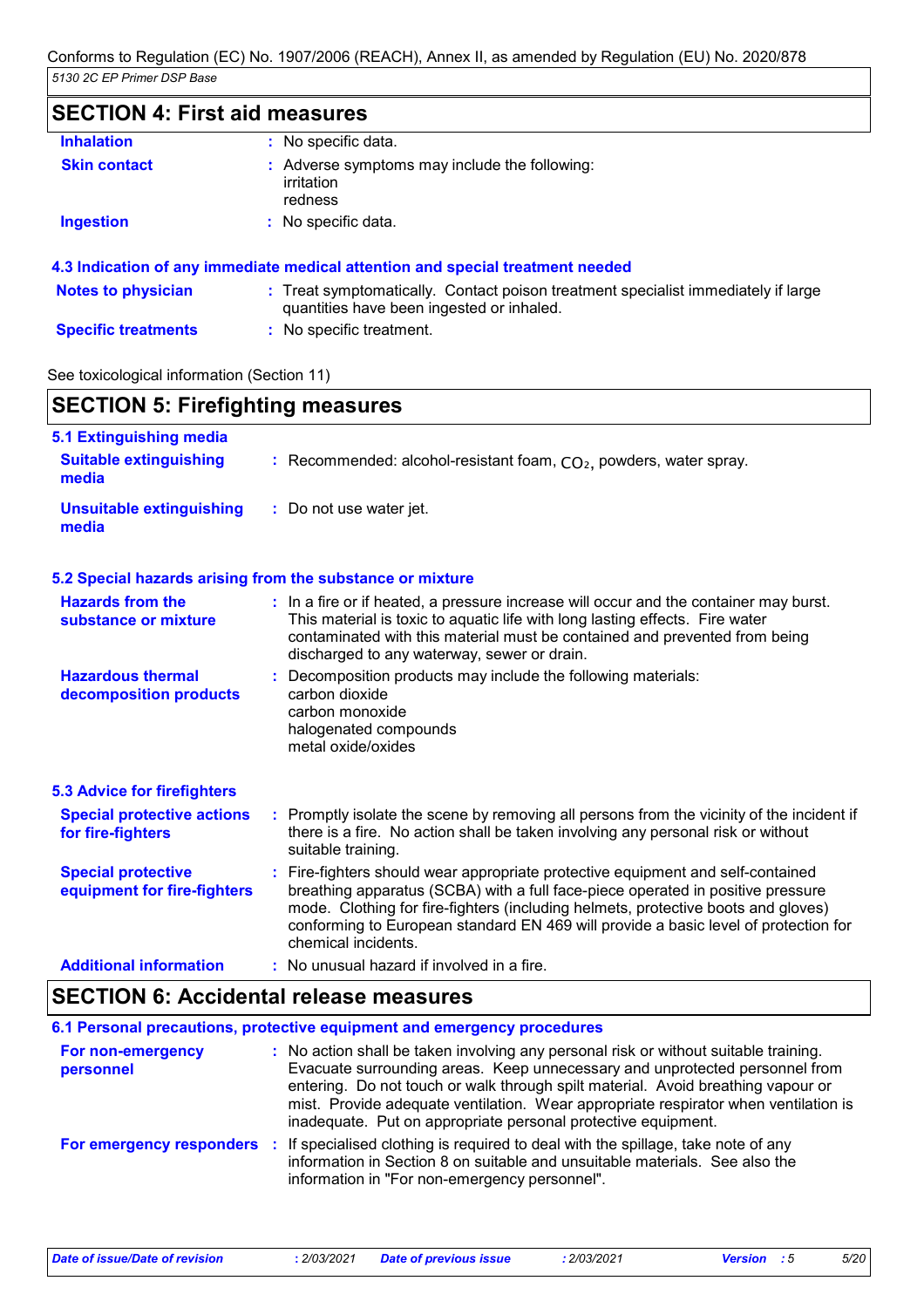# **SECTION 6: Accidental release measures**

| <b>6.2 Environmental</b><br>precautions   | : Avoid dispersal of spilt material and runoff and contact with soil, waterways, drains<br>and sewers. Inform the relevant authorities if the product has caused environmental<br>pollution (sewers, waterways, soil or air). Water polluting material. May be harmful<br>to the environment if released in large quantities. Collect spillage.                                                                                                                                                                                                                                                   |
|-------------------------------------------|---------------------------------------------------------------------------------------------------------------------------------------------------------------------------------------------------------------------------------------------------------------------------------------------------------------------------------------------------------------------------------------------------------------------------------------------------------------------------------------------------------------------------------------------------------------------------------------------------|
|                                           | 6.3 Methods and material for containment and cleaning up                                                                                                                                                                                                                                                                                                                                                                                                                                                                                                                                          |
| <b>Small spill</b>                        | : Stop leak if without risk. Move containers from spill area. Dilute with water and mop<br>up if water-soluble. Alternatively, or if water-insoluble, absorb with an inert dry<br>material and place in an appropriate waste disposal container. Dispose of via a<br>licensed waste disposal contractor.                                                                                                                                                                                                                                                                                          |
| Large spill                               | : Stop leak if without risk. Move containers from spill area. Approach the release<br>from upwind. Prevent entry into sewers, water courses, basements or confined<br>areas. Wash spillages into an effluent treatment plant or proceed as follows.<br>Contain and collect spillage with non-combustible, absorbent material e.g. sand,<br>earth, vermiculite or diatomaceous earth and place in container for disposal<br>according to local regulations. Dispose of via a licensed waste disposal contractor.<br>Contaminated absorbent material may pose the same hazard as the spilt product. |
| 6.4 Reference to other<br><b>sections</b> | : See Section 1 for emergency contact information.<br>See Section 8 for information on appropriate personal protective equipment.<br>See Section 13 for additional waste treatment information.                                                                                                                                                                                                                                                                                                                                                                                                   |

# **SECTION 7: Handling and storage**

The information in this section contains generic advice and guidance.

| <b>7.1 Precautions for safe</b><br>handling | : Prevent the creation of flammable or explosive concentrations of vapours in air and<br>avoid vapour concentrations higher than the occupational exposure limits.<br>In addition, the product should only be used in areas from which all naked lights and<br>other sources of ignition have been excluded. Electrical equipment should be<br>protected to the appropriate standard.<br>Mixture may charge electrostatically: always use earthing leads when transferring<br>from one container to another.<br>Operators should wear antistatic footwear and clothing and floors should be of the<br>conducting type.<br>Keep away from heat, sparks and flame. No sparking tools should be used.<br>Avoid contact with skin and eyes. Avoid the inhalation of dust, particulates, spray or<br>mist arising from the application of this mixture. Avoid inhalation of dust from<br>sanding.<br>Eating, drinking and smoking should be prohibited in areas where this material is<br>handled, stored and processed.<br>Put on appropriate personal protective equipment (see Section 8).<br>Never use pressure to empty. Container is not a pressure vessel.<br>Always keep in containers made from the same material as the original one.<br>Comply with the health and safety at work laws.<br>Do not allow to enter drains or watercourses.<br>Information on fire and explosion protection<br>Vapours are heavier than air and may spread along floors. Vapours may form<br>explosive mixtures with air. |
|---------------------------------------------|--------------------------------------------------------------------------------------------------------------------------------------------------------------------------------------------------------------------------------------------------------------------------------------------------------------------------------------------------------------------------------------------------------------------------------------------------------------------------------------------------------------------------------------------------------------------------------------------------------------------------------------------------------------------------------------------------------------------------------------------------------------------------------------------------------------------------------------------------------------------------------------------------------------------------------------------------------------------------------------------------------------------------------------------------------------------------------------------------------------------------------------------------------------------------------------------------------------------------------------------------------------------------------------------------------------------------------------------------------------------------------------------------------------------------------------------------------------------------------------------------------------|
|---------------------------------------------|--------------------------------------------------------------------------------------------------------------------------------------------------------------------------------------------------------------------------------------------------------------------------------------------------------------------------------------------------------------------------------------------------------------------------------------------------------------------------------------------------------------------------------------------------------------------------------------------------------------------------------------------------------------------------------------------------------------------------------------------------------------------------------------------------------------------------------------------------------------------------------------------------------------------------------------------------------------------------------------------------------------------------------------------------------------------------------------------------------------------------------------------------------------------------------------------------------------------------------------------------------------------------------------------------------------------------------------------------------------------------------------------------------------------------------------------------------------------------------------------------------------|

#### **7.2 Conditions for safe storage, including any incompatibilities**

Store in accordance with local regulations.

## **Notes on joint storage**

Keep away from: oxidizing agents, strong alkalis, strong acids.

### **Additional information on storage conditions**

Observe label precautions. Store in a dry, cool and well-ventilated area. Keep away from heat and direct sunlight. Keep away from sources of ignition. No smoking. Prevent unauthorised access. Containers that have been opened must be carefully resealed and kept upright to prevent leakage.

#### **Danger criteria**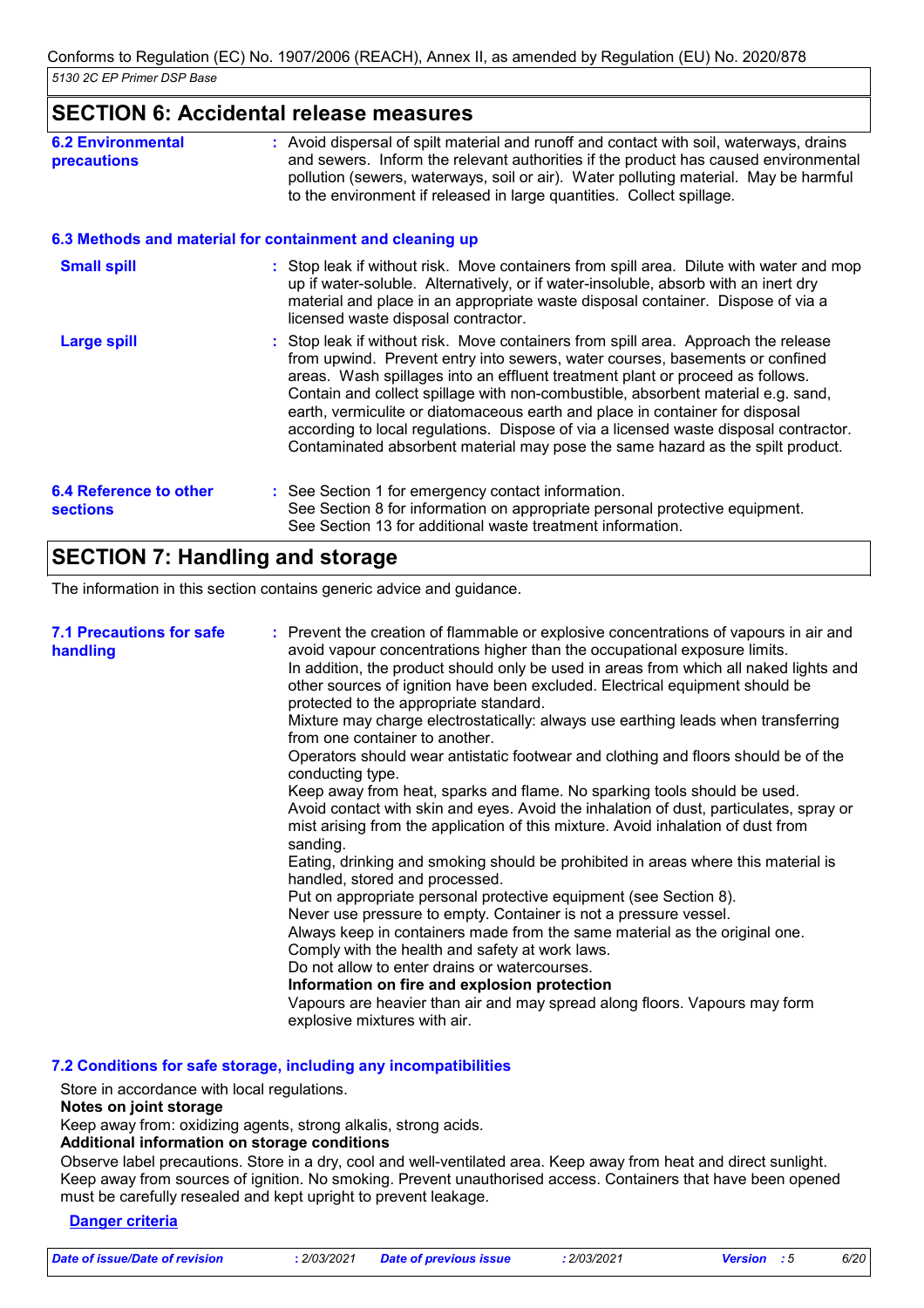# **SECTION 7: Handling and storage**

| <b>Category</b> | Notification and MAPP Safety report threshold<br>threshold |           |
|-----------------|------------------------------------------------------------|-----------|
| E2              | 200 tonne                                                  | 500 tonne |

# **7.3 Specific end use(s)**

- **Recommendations :**
- : Not available.

**Industrial sector specific : solutions**

: Not available.

# **SECTION 8: Exposure controls/personal protection**

required.

The information in this section contains generic advice and guidance. Information is provided based on typical anticipated uses of the product. Additional measures might be required for bulk handling or other uses that could significantly increase worker exposure or environmental releases.

# **8.1 Control parameters**

## **Occupational exposure limits**

| <b>Product/ingredient name</b>                     |  | <b>Exposure limit values</b>                                                                                                                                                                                                                                                                                                                                                                                                                                                                                                                                                                                                                                                                                                                                                                                                                                                                                                                                                                                        |  |  |
|----------------------------------------------------|--|---------------------------------------------------------------------------------------------------------------------------------------------------------------------------------------------------------------------------------------------------------------------------------------------------------------------------------------------------------------------------------------------------------------------------------------------------------------------------------------------------------------------------------------------------------------------------------------------------------------------------------------------------------------------------------------------------------------------------------------------------------------------------------------------------------------------------------------------------------------------------------------------------------------------------------------------------------------------------------------------------------------------|--|--|
| xylene                                             |  | EH40/2005 WELs (United Kingdom (UK), 8/2018). Absorbed<br>through skin.<br>STEL: 441 mg/m <sup>3</sup> 15 minutes.<br>STEL: 100 ppm 15 minutes.<br>TWA: 220 mg/m <sup>3</sup> 8 hours.<br>TWA: 50 ppm 8 hours.                                                                                                                                                                                                                                                                                                                                                                                                                                                                                                                                                                                                                                                                                                                                                                                                      |  |  |
| <b>Recommended monitoring</b><br><b>procedures</b> |  | If this product contains ingredients with exposure limits, personal, workplace<br>atmosphere or biological monitoring may be required to determine the effectiveness<br>of the ventilation or other control measures and/or the necessity to use respiratory<br>protective equipment. Reference should be made to monitoring standards, such as<br>the following: European Standard EN 689 (Workplace atmospheres - Guidance for<br>the assessment of exposure by inhalation to chemical agents for comparison with<br>limit values and measurement strategy) European Standard EN 14042 (Workplace<br>atmospheres - Guide for the application and use of procedures for the assessment<br>of exposure to chemical and biological agents) European Standard EN 482<br>(Workplace atmospheres - General requirements for the performance of procedures<br>for the measurement of chemical agents) Reference to national guidance<br>documents for methods for the determination of hazardous substances will also be |  |  |

#### **DNELs/DMELs**

| <b>DNEL</b><br>bisphenol-A-epoxy resin avg.mol.<br><b>DNEL</b><br><b>DNEL</b> | Short term Dermal<br>Short term<br>Inhalation<br>Long term Dermal | $8,3$ mg/kg<br>bw/day<br>12,3 mg/m <sup>3</sup>   Workers | Workers                                                 | Systemic<br>Systemic                                   |
|-------------------------------------------------------------------------------|-------------------------------------------------------------------|-----------------------------------------------------------|---------------------------------------------------------|--------------------------------------------------------|
|                                                                               |                                                                   |                                                           |                                                         |                                                        |
|                                                                               |                                                                   |                                                           |                                                         |                                                        |
|                                                                               |                                                                   | $8,3$ mg/kg<br>bw/day                                     | Workers                                                 | Systemic                                               |
| <b>DNEL</b>                                                                   | Long term<br>Inhalation                                           | 12,3 mg/m <sup>3</sup>   Workers                          |                                                         | Systemic                                               |
| <b>DNEL</b>                                                                   | Short term Dermal                                                 | $3,6$ mg/kg<br>bw/day                                     | General<br>population<br>[Human via the<br>environment] | Systemic                                               |
| <b>DNEL</b>                                                                   | Short term<br>Inhalation                                          |                                                           | General<br>population<br>[Human via the<br>environment] | Systemic                                               |
| <b>DNEL</b>                                                                   | Short term Oral                                                   | $0,75 \,\mathrm{mg}$<br>kg bw/day                         | General<br>population<br>[Human via the                 | Systemic                                               |
|                                                                               | : 2/03/2021                                                       | <b>Date of previous issue</b>                             |                                                         | $0,75 \text{ mg/m}^3$<br>: 2/03/2021<br><b>Version</b> |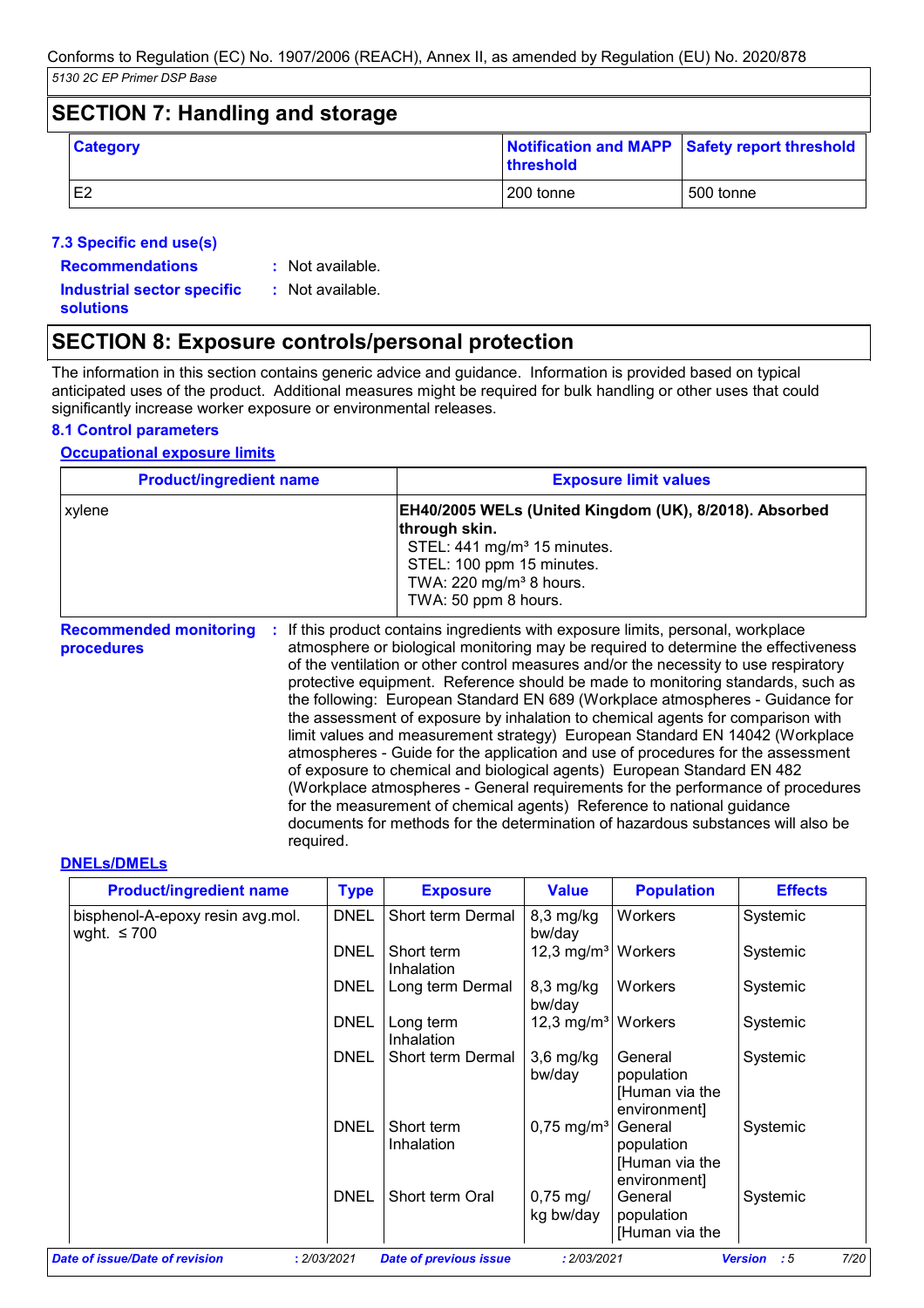| <b>SECTION 8: Exposure controls/personal protection</b> |             |                               |                                |                                                         |                     |
|---------------------------------------------------------|-------------|-------------------------------|--------------------------------|---------------------------------------------------------|---------------------|
|                                                         | <b>DNEL</b> | Long term Dermal              | $3,6$ mg/kg<br>bw/day          | environment]<br>General<br>population<br>[Human via the | Systemic            |
|                                                         | <b>DNEL</b> | Long term<br>Inhalation       | $0,75$ mg/m <sup>3</sup>       | environment]<br>General<br>population<br>[Human via the | Systemic            |
|                                                         | <b>DNEL</b> | Long term Oral                | $0,75 \text{ mg}$<br>kg bw/day | environment]<br>General<br>population<br>[Human via the | Systemic            |
| (bis(isopropyl)naphthalene)                             | <b>DNEL</b> | Long term Oral                | $2,1$ mg/kg<br>bw/day          | environment]<br>General<br>population<br>[Consumers]    | Systemic            |
|                                                         | <b>DNEL</b> | Long term Dermal              | $2,1$ mg/kg<br>bw/day          | General<br>population<br>[Consumers]                    | Systemic            |
|                                                         | <b>DNEL</b> | Long term<br>Inhalation       | $7,4$ mg/m <sup>3</sup>        | General<br>population<br>[Consumers]                    | Systemic            |
|                                                         | <b>DNEL</b> | Long term Dermal              | $4,3$ mg/kg<br>bw/day          | Workers                                                 | Systemic            |
|                                                         | <b>DNEL</b> | Long term<br>Inhalation       | 30 mg/ $m3$                    | Workers                                                 | Systemic            |
| bisphenol-A-epoxy resin, avg.mol.<br>wght. $\leq 700$   | <b>DNEL</b> | Short term Dermal             | 8,3 mg/kg<br>bw/day            | Workers                                                 | Systemic            |
|                                                         | <b>DNEL</b> | Short term<br>Inhalation      | 12,3 mg/ $m^3$                 | Workers                                                 | Systemic            |
|                                                         | <b>DNEL</b> | Long term Dermal              | 8,3 mg/kg<br>bw/day            | Workers                                                 | Systemic            |
|                                                         | <b>DNEL</b> | Long term<br>Inhalation       | 12,3 mg/m <sup>3</sup>         | Workers                                                 | Systemic            |
|                                                         | <b>DNEL</b> | Short term Dermal             | $3,6$ mg/kg<br>bw/day          | General<br>population<br>[Consumers]                    | Systemic            |
|                                                         |             | DNEL Short term<br>Inhalation | 0,75 mg/m <sup>3</sup> General | population<br>[Consumers]                               | Systemic            |
|                                                         | <b>DNEL</b> | Short term Oral               | $0,75 \text{ mg}$<br>kg bw/day | General<br>population<br>[Consumers]                    | Systemic            |
|                                                         | <b>DNEL</b> | Long term Dermal              | 3,6 mg/kg<br>bw/day            | General<br>population<br>[Consumers]                    | Systemic            |
|                                                         | <b>DNEL</b> | Long term<br>Inhalation       | $0,75$ mg/m <sup>3</sup>       | General<br>population                                   | Systemic            |
|                                                         | <b>DNEL</b> | Long term Oral                | $0,75 \text{ mg}$<br>kg bw/day | [Consumers]<br>General<br>population                    | Systemic            |
| titanium dioxide                                        | <b>DNEL</b> | Long term<br>Inhalation       | 10 mg/ $m3$                    | [Consumers]<br>Workers                                  | Local               |
|                                                         | <b>DNEL</b> | Long term Oral                | 700 mg/kg<br>bw/day            | General<br>population<br>[Consumers]                    | Systemic            |
| xylene                                                  | <b>DNEL</b> | Short term<br>Inhalation      | 442 mg/m <sup>3</sup>          | Workers                                                 | Local               |
|                                                         | <b>DNEL</b> | Long term<br>Inhalation       | 221 mg/m <sup>3</sup>          | Workers                                                 | Local               |
|                                                         | <b>DNEL</b> | Long term Dermal              | 212 mg/kg<br>bw/day            | Workers                                                 | Systemic            |
| Date of issue/Date of revision<br>: 2/03/2021           |             | <b>Date of previous issue</b> | : 2/03/2021                    |                                                         | Version : 5<br>8/20 |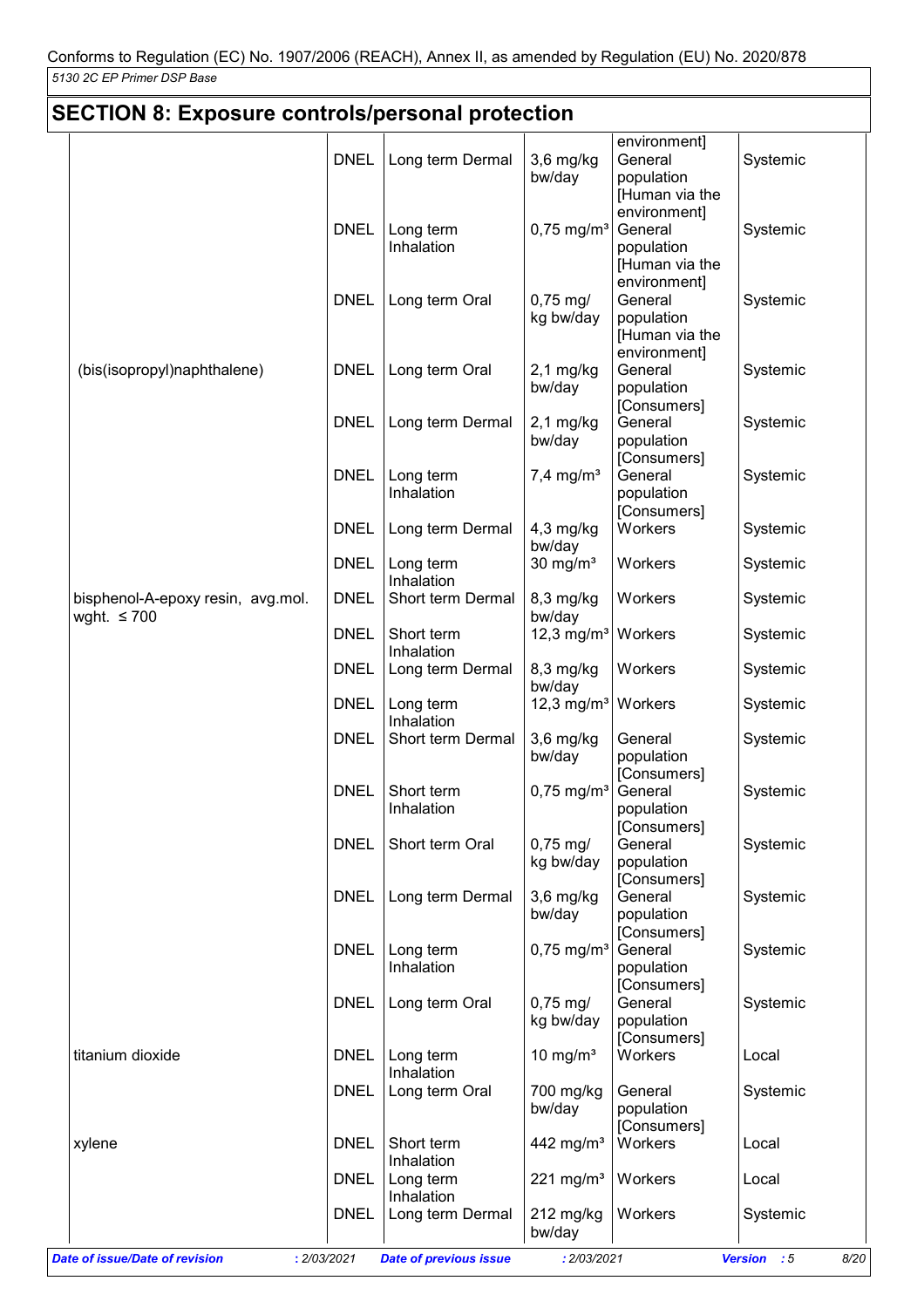# **SECTION 8: Exposure controls/personal protection**

| <b>DNEL</b> | I Long term             | 65,3 mg/m <sup>3</sup> General |            | Systemic |
|-------------|-------------------------|--------------------------------|------------|----------|
|             | Inhalation              |                                | population |          |
|             | DNEL   Long term Dermal | 125 mg/kg                      | General    | Systemic |
|             |                         | bw/dav                         | population |          |
| <b>DNEL</b> | Long term Oral          | 125 mg/kg                      | General    | Systemic |
|             |                         | bw/dav                         | population |          |

**PNECs**

| <b>Product/ingredient name</b>                  | <b>Compartment Detail</b> | <b>Value</b>    | <b>Method Detail</b>            |
|-------------------------------------------------|---------------------------|-----------------|---------------------------------|
| bisphenol-A-epoxy resin avg.mol.wght. ≤<br>700  | Fresh water               | $3$ µg/l        | $\blacksquare$                  |
|                                                 | Marine                    | $0,3$ µg/l      |                                 |
|                                                 | Sewage Treatment<br>Plant | 10 mg/l         | $\blacksquare$                  |
|                                                 | Fresh water sediment      | 0,5 mg/kg dwt   |                                 |
|                                                 | Marine water sediment     | 0,5 mg/kg dwt   |                                 |
|                                                 | Sediment                  | 0,05 mg/kg dwt  | $\blacksquare$                  |
| (bis(isopropyl)naphthalene)                     | Sewage Treatment<br>Plant | $0,15$ mg/l     |                                 |
|                                                 | Fresh water               | $0,26 \mu g/l$  |                                 |
|                                                 | Marine                    | $0,026$ µg/l    |                                 |
|                                                 | Fresh water sediment      | 0,94 mg/kg dwt  |                                 |
|                                                 | Marine water sediment     | 0,094 mg/kg dwt |                                 |
|                                                 | Soil                      | 0,19 mg/kg dwt  |                                 |
| bisphenol-A-epoxy resin, avg.mol.wght. ≤<br>700 | Fresh water               | $3 \mu g/l$     | $\overline{\phantom{a}}$        |
|                                                 | Marine                    | $0,3$ µg/l      |                                 |
|                                                 | Sewage Treatment<br>Plant | 10 mg/l         |                                 |
|                                                 | Fresh water sediment      | 0,5 mg/kg dwt   |                                 |
|                                                 | Marine water sediment     | 0,5 mg/kg dwt   |                                 |
|                                                 | Sediment                  | 0,05 mg/kg dwt  |                                 |
| titanium dioxide                                | Fresh water               | 0,127 mg/l      |                                 |
|                                                 | Marine                    | $>1$ mg/l       |                                 |
|                                                 | Sewage Treatment<br>Plant | >100 mg/l       |                                 |
|                                                 | Fresh water sediment      | >1000 mg/kg     |                                 |
|                                                 | Marine water sediment     | >100 mg/kg      |                                 |
|                                                 | Soil                      | 100 mg/kg       |                                 |
| xylene                                          | Fresh water               | 0,327 mg/l      | <b>Sensitivity Distribution</b> |
|                                                 | Marine water              | 0,327 mg/l      | Sensitivity Distribution        |
|                                                 | Fresh water sediment      | 12,46 mg/kg     | <b>Equilibrium Partitioning</b> |
|                                                 | Marine water sediment     | 12,46 mg/kg     | <b>Equilibrium Partitioning</b> |
|                                                 | Soil                      | 2,31 mg/kg      | <b>Equilibrium Partitioning</b> |
|                                                 | Sewage Treatment<br>Plant | 6,58 mg/l       |                                 |

Provide adequate ventilation. Where reasonably practicable, this should be **:** achieved by the use of local exhaust ventilation and good general extraction. If these are not sufficient to maintain concentrations of particulates and solvent vapours below the OEL, suitable respiratory protection must be worn. **Appropriate engineering controls** Wash hands, forearms and face thoroughly after handling chemical products, before eating, smoking and using the lavatory and at the end of the working period. Appropriate techniques should be used to remove potentially contaminated clothing. Contaminated work clothing should not be allowed out of the workplace. Wash contaminated clothing before reusing. Ensure that eyewash stations and safety showers are close to the workstation location. **8.2 Exposure controls Hygiene measures : Individual protection measures**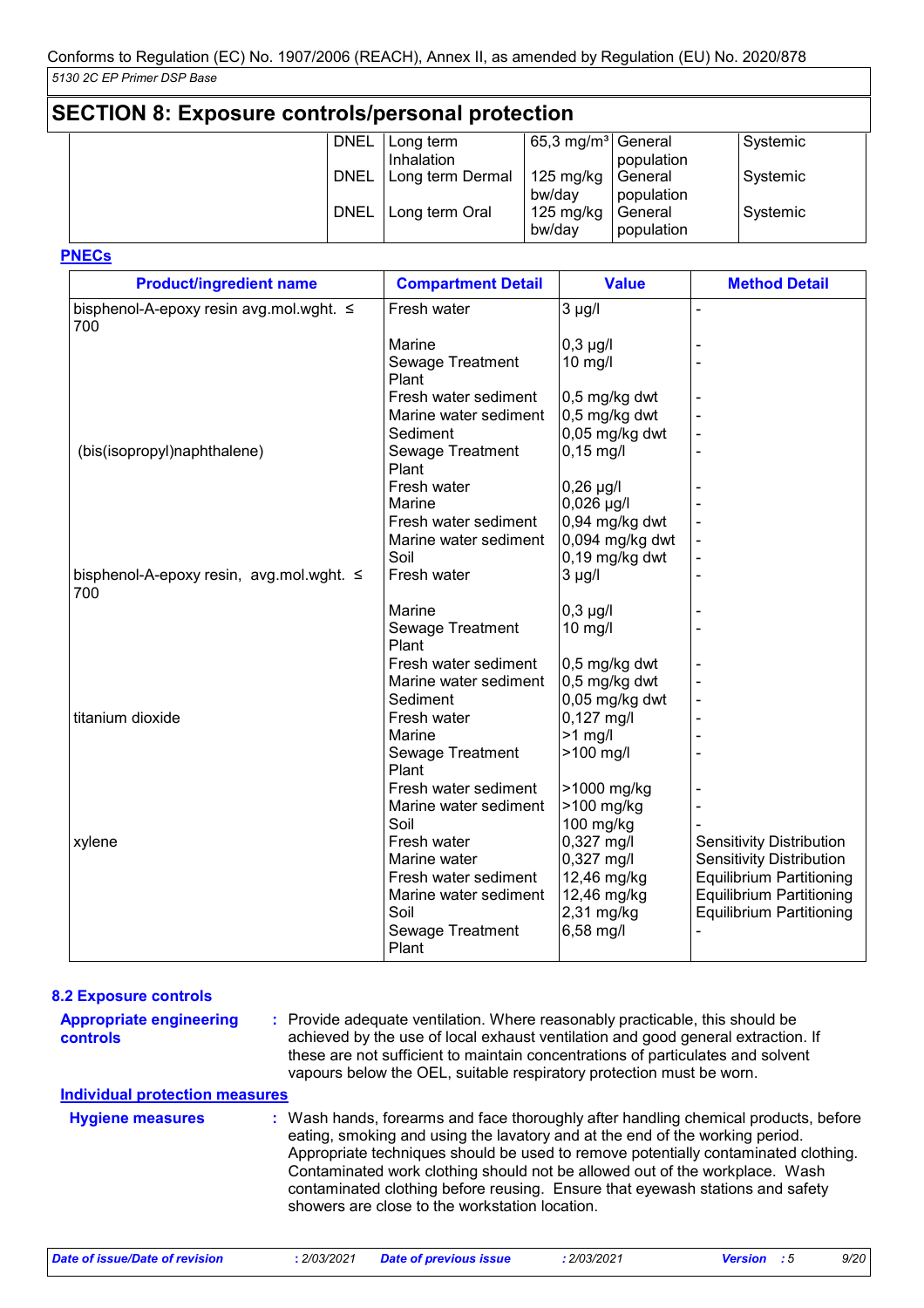# **SECTION 8: Exposure controls/personal protection**

| <b>Eye/face protection</b> | : Safety eyewear complying with an approved standard should be used when a risk<br>assessment indicates this is necessary to avoid exposure to liquid splashes, mists,<br>gases or dusts. Use eye protection according to EN 166. If contact is possible, the<br>following protection should be worn, unless the assessment indicates a higher |
|----------------------------|------------------------------------------------------------------------------------------------------------------------------------------------------------------------------------------------------------------------------------------------------------------------------------------------------------------------------------------------|
|                            | degree of protection: chemical splash goggles. Recommended: safety glasses<br>with side-shields. (EN 166)                                                                                                                                                                                                                                      |

## **Skin protection**

#### **Hand protection**

There is no one glove material or combination of materials that will give unlimited resistance to any individual or combination of chemicals.

The breakthrough time must be greater than the end use time of the product.

The instructions and information provided by the glove manufacturer on use, storage, maintenance and replacement must be followed.

Gloves should be replaced regularly and if there is any sign of damage to the glove material.

Always ensure that gloves are free from defects and that they are stored and used correctly.

The performance or effectiveness of the glove may be reduced by physical/chemical damage and poor maintenance.

Barrier creams may help to protect the exposed areas of the skin but should not be applied once exposure has occurred.

| <b>Gloves</b>                                    | : For prolonged or repeated handling, use the following type of gloves:                                                                                                                                                                                                                                                                  |
|--------------------------------------------------|------------------------------------------------------------------------------------------------------------------------------------------------------------------------------------------------------------------------------------------------------------------------------------------------------------------------------------------|
|                                                  | Recommended: > 8 hours (breakthrough time): neoprene (0.65mm) or nitrile rubber<br>$(0.5mm)$ gloves                                                                                                                                                                                                                                      |
|                                                  | The recommendation for the type or types of glove to use when handling this<br>product is based on information from the following source:                                                                                                                                                                                                |
|                                                  | <b>EN 374</b>                                                                                                                                                                                                                                                                                                                            |
|                                                  | The user must check that the final choice of type of glove selected for handling this<br>product is the most appropriate and takes into account the particular conditions of<br>use, as included in the user's risk assessment.                                                                                                          |
| <b>Body protection</b>                           | : Personal protective equipment for the body should be selected based on the task<br>being performed and the risks involved and should be approved by a specialist<br>before handling this product. Recommended: Wear overalls or long sleeved shirt.<br>(EN 467)                                                                        |
| <b>Other skin protection</b>                     | : Appropriate footwear and any additional skin protection measures should be<br>selected based on the task being performed and the risks involved and should be<br>approved by a specialist before handling this product.                                                                                                                |
| <b>Respiratory protection</b>                    | : Based on the hazard and potential for exposure, select a respirator that meets the<br>appropriate standard or certification. Respirators must be used according to a<br>respiratory protection program to ensure proper fitting, training, and other important<br>aspects of use. Recommended: organic vapour filter (Type A) (EN 140) |
| <b>Environmental exposure</b><br><b>controls</b> | : Emissions from ventilation or work process equipment should be checked to ensure<br>they comply with the requirements of environmental protection legislation. In some<br>cases, fume scrubbers, filters or engineering modifications to the process<br>equipment will be necessary to reduce emissions to acceptable levels.          |

# **SECTION 9: Physical and chemical properties**

| 9.1 Information on basic physical and chemical properties |                         |
|-----------------------------------------------------------|-------------------------|
| <b>Appearance</b>                                         |                         |
| <b>Physical state</b>                                     | $:$ Liquid.             |
| <b>Colour</b>                                             | $:$ Grey.               |
| <b>Odour</b>                                              | : Hydrocarbon. [Slight] |
| <b>Odour threshold</b>                                    | $:$ Not available.      |
| рH                                                        | $:$ Not available.      |
| <b>Melting point/freezing point</b>                       | : Not available.        |
| Initial boiling point and<br>boiling range                | : Not available.        |

*Date of issue/Date of revision* **:** *2/03/2021 Date of previous issue : 2/03/2021 Version : 5 10/20*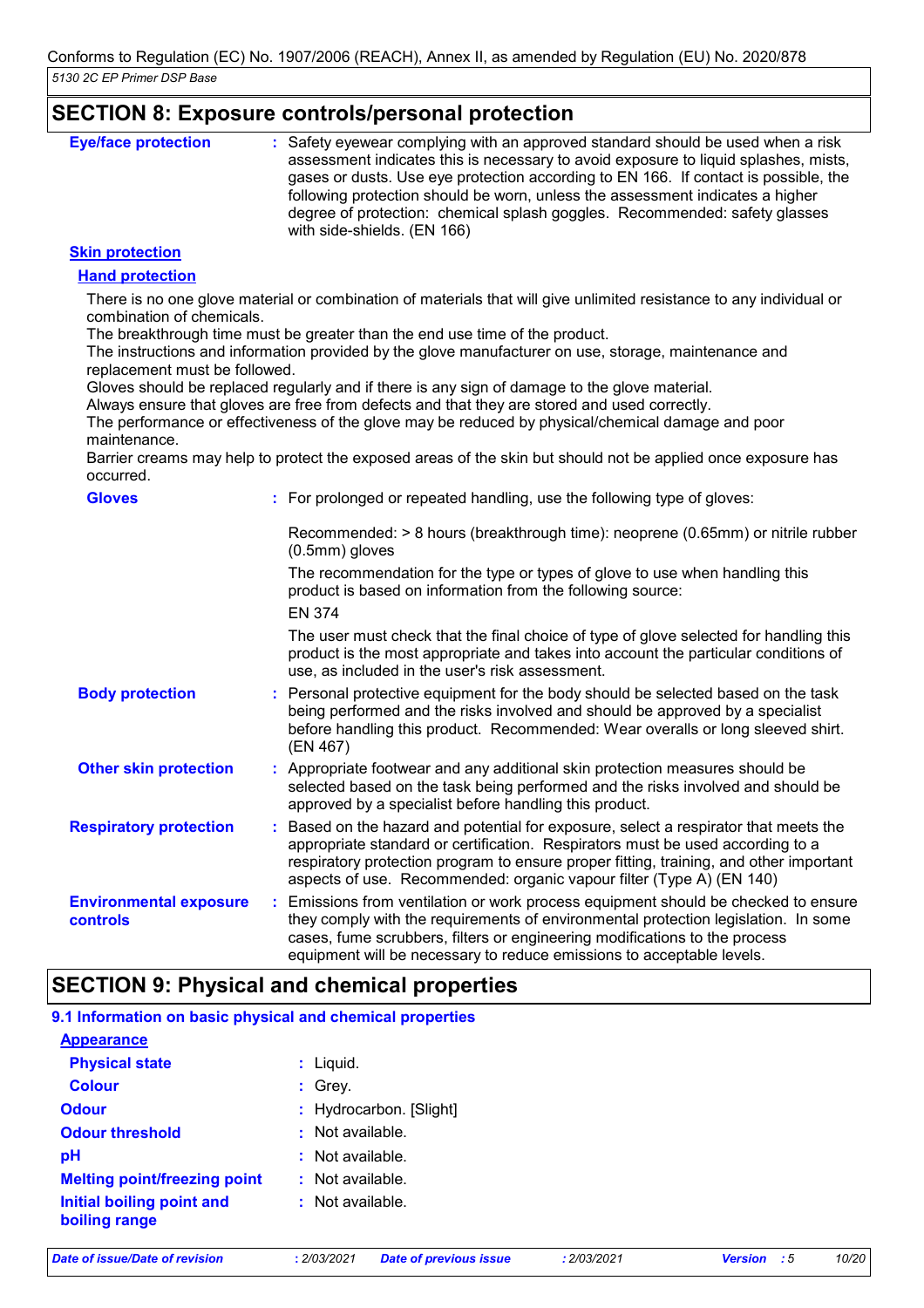# **SECTION 9: Physical and chemical properties**

| <b>Flash point</b>                                |    | : Closed cup: $>60^{\circ}$ C |
|---------------------------------------------------|----|-------------------------------|
| <b>Evaporation rate</b>                           | ÷  | Not available.                |
| <b>Flammability (solid, gas)</b>                  |    | Not available.                |
| Upper/lower flammability or<br>explosive limits   |    | : Not available.              |
| <b>Vapour pressure</b>                            |    | Not available.                |
| <b>Vapour density</b>                             |    | : $>1$ [Air = 1]              |
| <b>Relative density</b>                           |    | : 1.14                        |
| Solubility(ies)                                   |    | Not available.                |
| <b>Partition coefficient: n-octanol/</b><br>water | t. | Not applicable.               |
| <b>Auto-ignition temperature</b>                  |    | : Not available.              |
| <b>Decomposition temperature</b>                  |    | Not available.                |
| <b>Viscosity</b>                                  |    | Not available.                |
| <b>Explosive properties</b>                       | ÷  | Not available.                |
| <b>Oxidising properties</b>                       |    | Not available.                |
|                                                   |    |                               |

#### **9.2 Other information**

No additional information.

# **SECTION 10: Stability and reactivity**

| <b>10.1 Reactivity</b>                            | : No specific test data related to reactivity available for this product or its ingredients.                                                                                                  |
|---------------------------------------------------|-----------------------------------------------------------------------------------------------------------------------------------------------------------------------------------------------|
| <b>10.2 Chemical stability</b>                    | : Stable under recommended storage and handling conditions (see Section 7).                                                                                                                   |
| <b>10.3 Possibility of</b><br>hazardous reactions | : Under normal conditions of storage and use, hazardous reactions will not occur.                                                                                                             |
| <b>10.4 Conditions to avoid</b>                   | : When exposed to high temperatures may produce hazardous decomposition<br>products.                                                                                                          |
| 10.5 Incompatible materials                       | : Keep away from the following materials to prevent strong exothermic reactions:<br>oxidizing agents, strong alkalis, strong acids.                                                           |
| <b>10.6 Hazardous</b><br>decomposition products   | : Under normal conditions of storage and use, hazardous decomposition products<br>should not be produced. If involved in a fire, toxic gases including CO, CO2 and<br>smoke can be generated. |

# **SECTION 11: Toxicological information**

# **11.1 Information on toxicological effects**

#### **Acute toxicity**

| <b>Product/ingredient name</b>                      | <b>Result</b>                 | <b>Species</b> | <b>Dose</b>   | <b>Exposure</b> |
|-----------------------------------------------------|-------------------------------|----------------|---------------|-----------------|
| bisphenol-A-epoxy resin<br>avg.mol.wght. $\leq 700$ | LD50 Dermal                   | Rabbit         | $>2000$ mg/kg |                 |
|                                                     | LD50 Oral                     | Mouse          | $20$ g/kg     |                 |
|                                                     | LD50 Oral                     | ı Rat          | $30$ g/kg     |                 |
| (bis(isopropyl)naphthalene)                         | <b>LC50 Inhalation Vapour</b> | l Rat          | $5,64$ mg/l   | 4 hours         |
|                                                     | LD50 Dermal                   | Rat            | >4500 mg/kg   |                 |
|                                                     | LD50 Oral                     | Rat            | >4000 mg/kg   |                 |
| oxirane, mono                                       | LD50 Oral                     | l Rat          | >5000 mg/kg   |                 |
| (C10-16-alkyloxy)methyl]                            |                               |                |               |                 |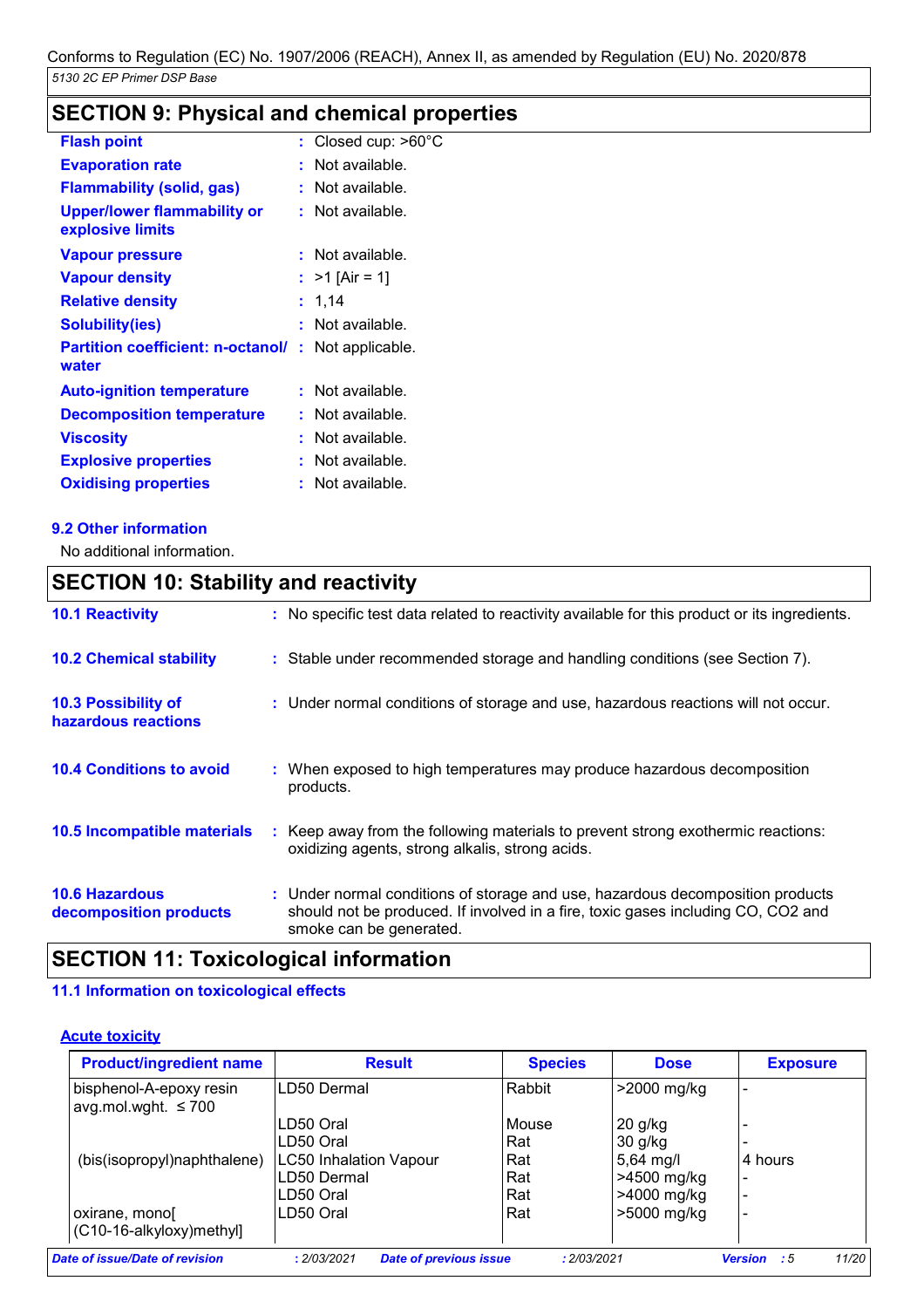| derivs<br>bisphenol-A-epoxy resin,<br>avg.mol.wght. $\leq 700$ | LD50 Dermal                   | Rabbit | >2000 mg/kg             |         |
|----------------------------------------------------------------|-------------------------------|--------|-------------------------|---------|
|                                                                | LD50 Oral                     | Mouse  | $20$ g/kg               |         |
|                                                                | LD50 Oral                     | Rat    | $30$ g/kg               |         |
| xylene                                                         | LC50 Inhalation Gas.          | Rat    | 5000 ppm                | 4 hours |
|                                                                | LC50 Inhalation Gas.          | Rat    | 6670 ppm                | 4 hours |
|                                                                | <b>LC50 Inhalation Vapour</b> | Rat    | 29091 mg/m <sup>3</sup> | 4 hours |
|                                                                | LD50 Dermal                   | Rabbit | $4,2$ g/kg              |         |
|                                                                | LD50 Oral                     | Rat    | 4300 mg/kg              |         |
|                                                                | TDLo Dermal                   | Rabbit | 4300 mg/kg              |         |

**Conclusion/Summary :** Based on available data, the classification criteria are not met.

# **Acute toxicity estimates**

Not available.

#### **Irritation/Corrosion**

| <b>Product/ingredient name</b>                                     | <b>Result</b>            | <b>Species</b> | <b>Score</b>             | <b>Exposure</b>             | <b>Observation</b> |
|--------------------------------------------------------------------|--------------------------|----------------|--------------------------|-----------------------------|--------------------|
| bisphenol-A-epoxy resin avg.<br>mol.wght. $\leq 700$               | Skin - Oedema            | Rabbit         | 1                        | 4 hours                     |                    |
|                                                                    | Skin - Erythema/Eschar   | Rabbit         | 1,5                      | 4 hours                     |                    |
|                                                                    | Skin - Mild irritant     | Rabbit         |                          | 4 hours                     |                    |
|                                                                    | Eyes - Irritant          | Rabbit         | $\blacksquare$           |                             |                    |
|                                                                    | Eyes - Mild irritant     | Rabbit         | $\blacksquare$           | 100                         |                    |
|                                                                    |                          |                |                          | milligrams                  |                    |
|                                                                    | Skin - Moderate irritant | Rabbit         | $\overline{\phantom{a}}$ | 24 hours 500<br>microliters |                    |
|                                                                    | Skin - Severe irritant   | Rabbit         | $\blacksquare$           | 24 hours 2                  |                    |
|                                                                    |                          |                |                          | milligrams                  |                    |
| (bis(isopropyl)naphthalene)                                        | Skin - Oedema            | Rabbit         | 0                        |                             |                    |
|                                                                    | Eyes - Cornea opacity    | Rabbit         | 0                        |                             |                    |
| Oxirane, 2-(chloromethyl)-,                                        | Eyes - Mild irritant     | Rabbit         | $\blacksquare$           | 24 hours 100                |                    |
| polymer with α-hydro-ω-<br>hydroxypoly[oxy(methyl-1,2-ethanediyl)] |                          |                |                          | microliters                 |                    |
| bisphenol-A-epoxy resin,<br>avg.mol.wght. $\leq 700$               | Skin - Mild irritant     | Rabbit         |                          |                             |                    |
|                                                                    | Skin - Oedema            | Rabbit         | 1 to<br>1,5              |                             |                    |
|                                                                    | Skin - Erythema/Eschar   | Rabbit         | $1,5$ to<br>2            |                             |                    |
|                                                                    | Eyes - Cornea opacity    | Rabbit         | 1,7                      |                             |                    |
|                                                                    | Eyes - Mild irritant     | Rabbit         | $\blacksquare$           | 100                         |                    |
|                                                                    |                          |                |                          | milligrams                  |                    |
|                                                                    | Skin - Moderate irritant | Rabbit         | $\overline{\phantom{a}}$ | 24 hours 500                |                    |
|                                                                    |                          |                |                          | microliters                 |                    |
|                                                                    | Skin - Severe irritant   | Rabbit         | $\blacksquare$           | 24 hours 2                  |                    |
|                                                                    |                          |                |                          | milligrams                  |                    |
| xylene                                                             | Eyes - Mild irritant     | Rabbit         | $\blacksquare$           | 87 milligrams               |                    |
|                                                                    | Eyes - Severe irritant   | Rabbit         | $\blacksquare$           | 24 hours 5                  |                    |
|                                                                    |                          |                |                          | milligrams                  |                    |
|                                                                    | Skin - Mild irritant     | Rat            | $\blacksquare$           | 8 hours 60                  |                    |
|                                                                    |                          |                |                          | microliters                 |                    |
|                                                                    | Skin - Moderate irritant | Rabbit         | $\overline{\phantom{a}}$ | 24 hours 500                |                    |
|                                                                    |                          |                |                          | milligrams                  |                    |
|                                                                    | Skin - Moderate irritant | Rabbit         | $\blacksquare$           | 100 Percent                 |                    |
|                                                                    |                          |                |                          |                             |                    |

**Skin :** Causes skin irritation.

**Eyes :** Causes serious eye irritation.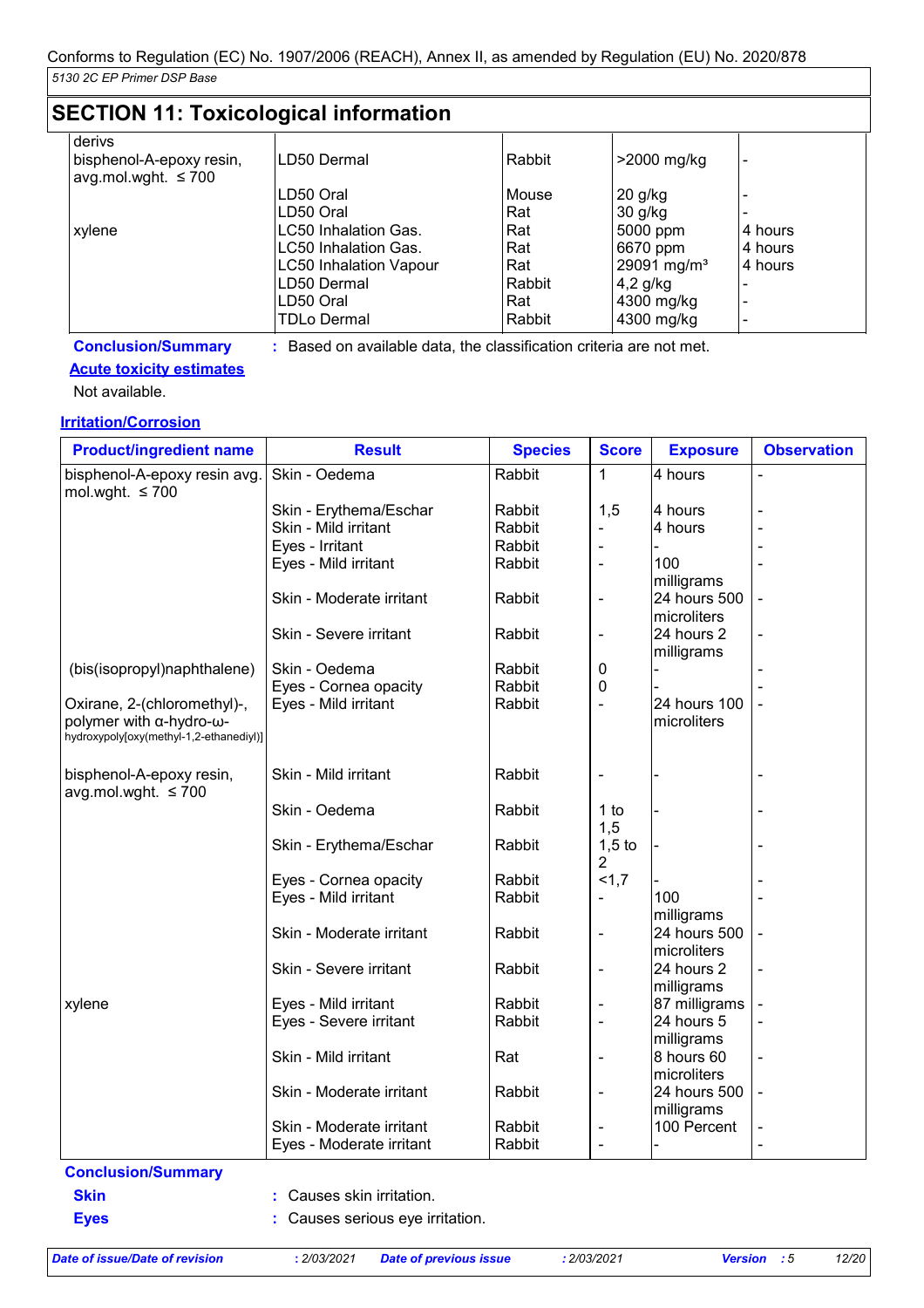**Respiratory :** Based on available data, the classification criteria are not met.

# **Sensitisation**

| <b>Product/ingredient name</b>                                                               | <b>Route of</b><br>exposure | <b>Species</b>                    | <b>Result</b>                                 |
|----------------------------------------------------------------------------------------------|-----------------------------|-----------------------------------|-----------------------------------------------|
| bisphenol-A-epoxy resin avg.   skin<br>$mod(wight. \leq 700)$                                |                             | Mouse                             | Sensitising                                   |
| (bis(isopropyl)naphthalene)<br>bisphenol-A-epoxy resin,<br>$\alpha$ avg.mol.wght. $\leq 700$ | skin<br>skin<br>skin        | Guinea pig<br>Guinea pig<br>Mouse | Sensitising<br>Not sensitizing<br>Sensitising |
|                                                                                              | skin                        | Guinea pig                        | Sensitising                                   |

#### **Conclusion/Summary**

**Skin :** May cause an allergic skin reaction.

**Respiratory :** Based on available data, the classification criteria are not met.

# **Mutagenicity**

| <b>Product/ingredient name</b>                       | Test         | <b>Experiment</b>                                 | <b>Result</b> |
|------------------------------------------------------|--------------|---------------------------------------------------|---------------|
| (bis(isopropyl)naphthalene)                          | OECD 471     | Experiment: In vitro<br>Subject: Bacteria         | Negative      |
|                                                      | OECD 473+476 | Experiment: In vitro<br>Subject: Mammalian-Animal | Negative      |
| bisphenol-A-epoxy resin,<br>avg.mol.wght. $\leq 700$ | OECD 476     | Experiment: In vitro<br>Subject: Mammalian-Animal | Positive      |
|                                                      | OECD 471     | Subject: Bacteria                                 | Positive      |
|                                                      | OECD 478     | Experiment: In vivo<br>Subject: Mammalian-Animal  | Negative      |

**Conclusion/Summary :** Based on available data, the classification criteria are not met.

# **Carcinogenicity**

| <b>Product/ingredient name</b>                       | <b>Result</b>                                   | <b>Species</b> | <b>Dose</b>   | <b>Exposure</b>             |
|------------------------------------------------------|-------------------------------------------------|----------------|---------------|-----------------------------|
| bisphenol-A-epoxy resin avg.<br>mol.wght. $\leq 700$ | Negative - Oral - TDLo                          | Rat - Female   | $>1000$ mg/kg | 2 years; 7 days<br>per week |
|                                                      | Negative - Oral - TDLo                          | Mouse - Male   | >100 mg/kg    | 2 years; 3 days<br>per week |
| (bis(isopropyl)naphthalene)                          | Negative - Route of exposure<br>unreported - TD | Rat            |               |                             |
| bisphenol-A-epoxy resin,<br>avg.mol.wght. $\leq 700$ | Negative - Oral - TDLo                          | Rat            |               | 2 years; 7 days<br>per week |
|                                                      | Negative - Dermal - TDLo                        | Rat - Female   | 1000 mg/kg    | 2 years; 5 days<br>per week |
|                                                      | Negative - Dermal - TDLo                        | Mouse - Male   | $100$ mg/kg   | 2 years; 3 days<br>per week |

**Conclusion/Summary :** Based on available data, the classification criteria are not met.

# **Reproductive toxicity**

| <b>Product/ingredient name</b>                                | <b>Maternal</b><br>toxicity | <b>Fertility</b>         | <b>Developmental</b><br>toxin | <b>Species</b> | <b>Dose</b>        | <b>Exposure</b>           |
|---------------------------------------------------------------|-----------------------------|--------------------------|-------------------------------|----------------|--------------------|---------------------------|
| bisphenol-A-epoxy resin avg.   -<br>$ mol.wight. \leq 700$    |                             | <b>Negative</b>          |                               | Rat            | Oral: 750<br>mg/kg | 7 days per<br><b>week</b> |
| bisphenol-A-epoxy resin,<br>$\alpha$ avg.mol.wght. $\leq 700$ | Negative                    | $\overline{\phantom{0}}$ |                               | Rat            | Oral: 750<br>mg/kg |                           |

**Conclusion/Summary :** Based on available data, the classification criteria are not met.

**Teratogenicity**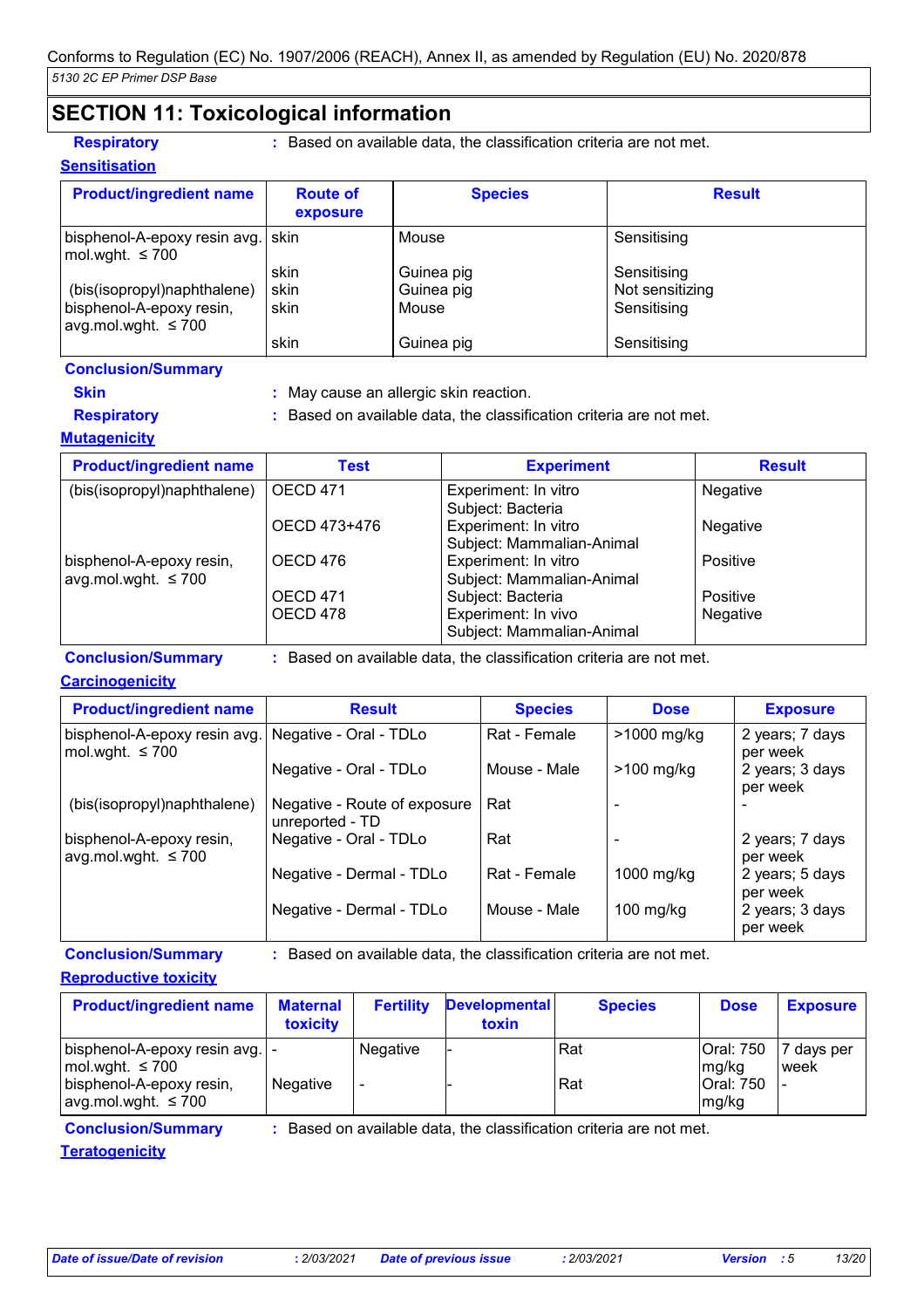| <b>Product/ingredient name</b>                       | <b>Result</b>                        | <b>Species</b>                     | <b>Dose</b>                  | <b>Exposure</b>                                      |
|------------------------------------------------------|--------------------------------------|------------------------------------|------------------------------|------------------------------------------------------|
| bisphenol-A-epoxy resin avg.<br>mol.wght. $\leq 700$ | Negative - Oral                      | Rat - Female                       | $>540$ mg/kg                 | 7 days per week                                      |
| bisphenol-A-epoxy resin,<br>avg.mol.wght. $\leq 700$ | Negative - Dermal<br>Negative - Oral | Rabbit - Female<br>Rat - Female    | $>300$ mg/kg<br>>540 mg/kg   | 7 days per week                                      |
|                                                      | Negative - Dermal<br>Negative - Oral | Rabbit - Female<br>Rabbit - Female | $>300$ mg/kg<br>$>180$ mg/kg | $\overline{\phantom{0}}$<br>$\overline{\phantom{0}}$ |

**Conclusion/Summary :** Based on available data, the classification criteria are not met.

# **Specific target organ toxicity (single exposure)**

| <b>Product/ingredient name</b> | <b>Category</b> | <b>Route of</b><br>exposure | <b>Target organs</b>                     |
|--------------------------------|-----------------|-----------------------------|------------------------------------------|
| xylene                         | Category 3      |                             | Respiratory tract<br><b>l</b> irritation |

# **Specific target organ toxicity (repeated exposure)**

| <b>Product/ingredient name</b> | <b>Category</b> | <b>Route of</b><br>exposure | <b>Target organs</b> |
|--------------------------------|-----------------|-----------------------------|----------------------|
| xylene                         | Category 2      | oral, inhalation            |                      |

## **Aspiration hazard**

| <b>Product/ingredient name</b> | <b>Result</b>                  |
|--------------------------------|--------------------------------|
| (bis(isopropyl)naphthalene)    | ASPIRATION HAZARD - Category 1 |
| <b>xylene</b>                  | ASPIRATION HAZARD - Category 1 |

## **Delayed and immediate effects as well as chronic effects from short and long-term exposure**

**Short term exposure**

| <b>Potential immediate</b><br>effects | $:$ Not available. |
|---------------------------------------|--------------------|
| <b>Potential delayed effects</b>      | : Not available.   |
| Long term exposure                    |                    |
| <b>Potential immediate</b><br>effects | $:$ Not available. |
| <b>Potential delayed effects</b>      | : Not available.   |

## **Potential chronic health effects**

| <b>Product/ingredient name</b>                       | <b>Result</b>                                                                                            | <b>Species</b> | <b>Dose</b> | <b>Exposure</b>             |
|------------------------------------------------------|----------------------------------------------------------------------------------------------------------|----------------|-------------|-----------------------------|
| bisphenol-A-epoxy resin avg.<br>mol.wght. $\leq 700$ | Sub-chronic NOAEL Oral                                                                                   | Rat            | 50 mg/kg    |                             |
|                                                      | Sub-chronic LOEL Oral                                                                                    | Rat            | 250 mg/kg   |                             |
|                                                      | Sub-chronic LOEL Oral                                                                                    | Rat            | 1000 mg/kg  |                             |
|                                                      | Sub-chronic NOAEL Dermal                                                                                 | Rat            | $100$ mg/kg | 90 days; 5 days<br>per week |
|                                                      | Sub-chronic NOEL Dermal                                                                                  | Rat            | 10 mg/kg    | 90 days; 5 days<br>per week |
| (bis(isopropyl)naphthalene)                          | Chronic NOAEL Oral                                                                                       | Rat            | $170$ mg/kg | 6 months                    |
| bisphenol-A-epoxy resin,<br>avg.mol.wght. $\leq 700$ | Sub-chronic NOAEL Oral                                                                                   | Rat            | 50 mg/kg    | 90 days                     |
|                                                      | Sub-chronic NOAEL Dermal                                                                                 | Rat            | $100$ mg/kg | 90 days                     |
|                                                      | Sub-chronic NOEL Dermal                                                                                  | Rat            | 10 $mg/kg$  | 90 days                     |
| <b>Conclusion/Summary</b>                            | : Based on available data, the classification criteria are not met.                                      |                |             |                             |
| <b>General</b>                                       | : Once sensitized, a severe allergic reaction may occur when subsequently exposed<br>to very low levels. |                |             |                             |
| <b>Carcinogenicity</b>                               | : No known significant effects or critical hazards.                                                      |                |             |                             |
| <b>Mutagenicity</b>                                  | : No known significant effects or critical hazards.                                                      |                |             |                             |

*Date of issue/Date of revision* **:** *2/03/2021 Date of previous issue : 2/03/2021 Version : 5 14/20*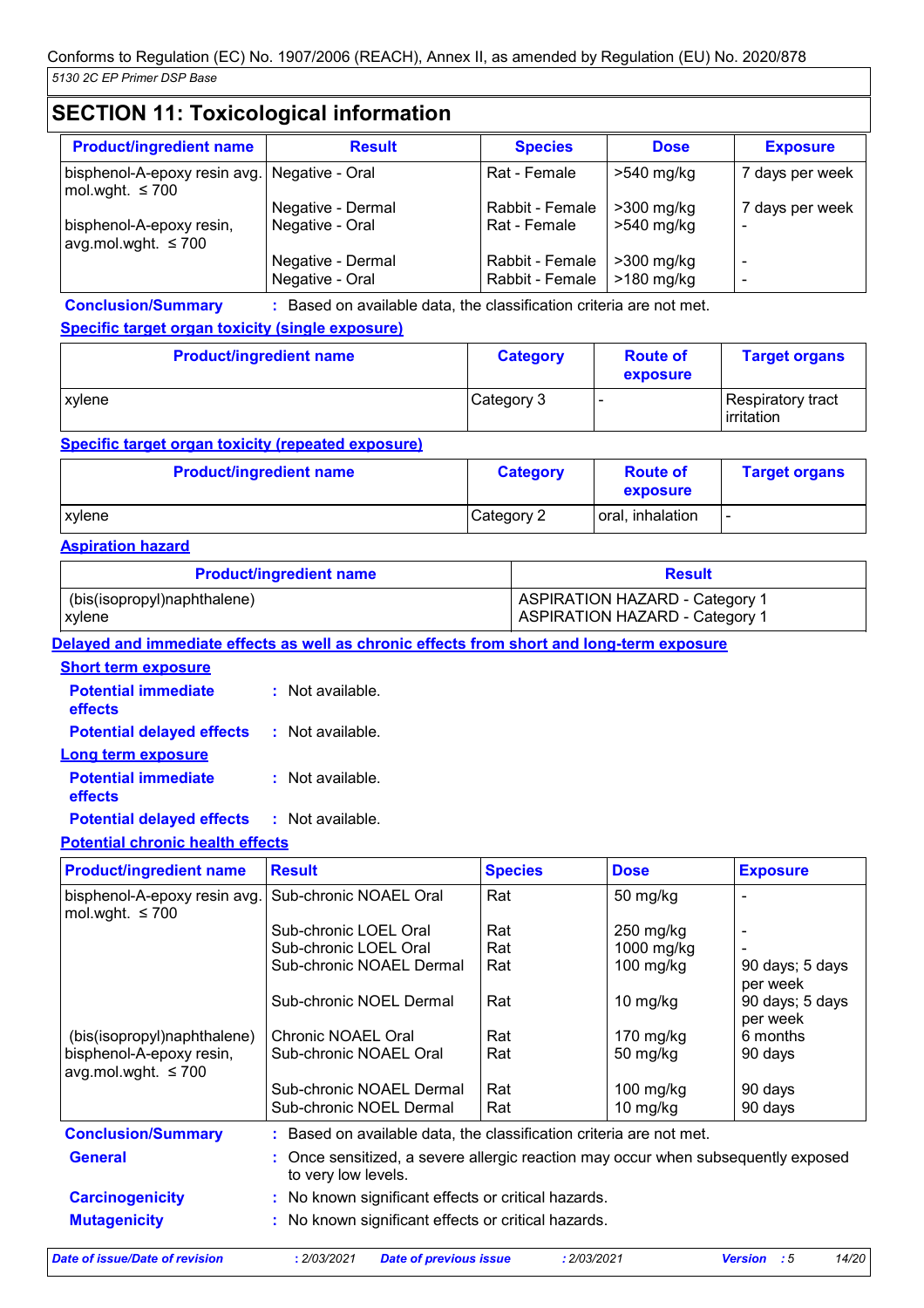- 
- **Teratogenicity :** No known significant effects or critical hazards.
- **Developmental effects :** No known significant effects or critical hazards.
- **Fertility effects :** No known significant effects or critical hazards.

## **Other information :** Not available.

# **SECTION 12: Ecological information**

## **12.1 Toxicity**

There are no data available on the mixture itself. Do not allow to enter drains or watercourses.

The mixture has been assessed following the summation method of the CLP Regulation (EC) No 1272/2008 and is classified for eco-toxicological properties accordingly. See Sections 2 and 3 for details.

| <b>Product/ingredient name</b>                       | <b>Result</b>                      | <b>Species</b>                | <b>Exposure</b> |
|------------------------------------------------------|------------------------------------|-------------------------------|-----------------|
| bisphenol-A-epoxy resin avg.<br>mol.wght. $\leq 700$ | Acute EC50 2,1 mg/l                | Daphnia spec.                 | 48 hours        |
|                                                      | Acute LC50 1,3 mg/l                | Fish                          | 96 hours        |
|                                                      | Chronic NOEC 0,3 mg/l              | Daphnia spec.                 | 21 days         |
| (bis(isopropyl)naphthalene)                          | Acute EC10 > 0,15 mg/l             | Algae                         | 72 hours        |
|                                                      | Acute EC10 > 0,16 mg/l             | Daphnia spec.                 | I48 hours       |
|                                                      | Acute LC10 > 0,5 mg/l              | Fish                          | I96 hours       |
|                                                      | Acute NOEC > 0,013 mg/l            | Daphnia spec.                 | 21 days         |
| bisphenol-A-epoxy resin,                             | Acute IC50 >11 mg/l                | Algae                         | 72 hours        |
| avg.mol.wght. $\leq 700$                             |                                    |                               |                 |
|                                                      | Acute LC50 2,1 mg/l                | Daphnia spec.                 | 48 hours        |
|                                                      | Acute LC50 1,5 mg/l                | Fish                          | 96 hours        |
|                                                      | Chronic NOEC 0,3 mg/l              | Daphnia spec. - Daphnia magna | 21 days         |
| xylene                                               | Acute EC50 1,3 mg/l Fresh water    | Algae                         | 72 hours        |
|                                                      | Acute LC50 1 mg/l Fresh water      | Daphnia spec.                 | I24 hours       |
|                                                      | Acute NOEC 0,44 mg/l               | Algae                         | 72 hours        |
|                                                      | Chronic NOEC 0,96 mg/l Fresh water | Daphnia spec.                 | 21 days         |

**Conclusion/Summary :** Toxic to aquatic life with long lasting effects.

# **12.2 Persistence and degradability**

| <b>Product/ingredient name</b>                                    | <b>Test</b>            | <b>Result</b>                                                              | <b>Dose</b> | <b>Inoculum</b> |
|-------------------------------------------------------------------|------------------------|----------------------------------------------------------------------------|-------------|-----------------|
| bisphenol-A-epoxy resin avg.   OECD 301B<br>$mod(wight. \leq 700$ |                        | 6 to 12 % - Not readily - 28<br>days                                       |             |                 |
| bisphenol-A-epoxy resin,<br>$\alpha$ avg.mol.wght. $\leq 700$     | OECD 301F<br>OECD 301B | 5 % - Not readily - 28 days<br>12 % - Not readily - 28 days                |             |                 |
| xylene                                                            | OECD 301F<br>OECD 301F | 5 % - Not readily - 28 days<br>90 % - Readily - 5 days<br>87,8 % - 28 days |             |                 |

**Conclusion/Summary :** This product has not been tested for biodegradation.

| <b>Product/ingredient name</b>                                                               | <b>Aquatic half-life</b>                                    | <b>Photolysis</b>     | Biodegradability       |
|----------------------------------------------------------------------------------------------|-------------------------------------------------------------|-----------------------|------------------------|
| bisphenol-A-epoxy resin avg.   -<br>$ $ mol.wght. $\leq$ 700                                 |                                                             |                       | Not readily            |
| (bis(isopropyl)naphthalene)<br>bisphenol-A-epoxy resin,<br>$\alpha$ avg.mol.wght. $\leq 700$ | Fresh water 2,5 days, 20°C<br>Fresh water 4 to 7 days, 20°C | $>70\%$ ; < 28 day(s) | Readily<br>Not readily |
| Ititanium dioxide<br><i>xvlene</i>                                                           |                                                             |                       | Not readily<br>Readily |

## **12.3 Bioaccumulative potential**

*Date of issue/Date of revision* **:** *2/03/2021 Date of previous issue : 2/03/2021 Version : 5 15/20*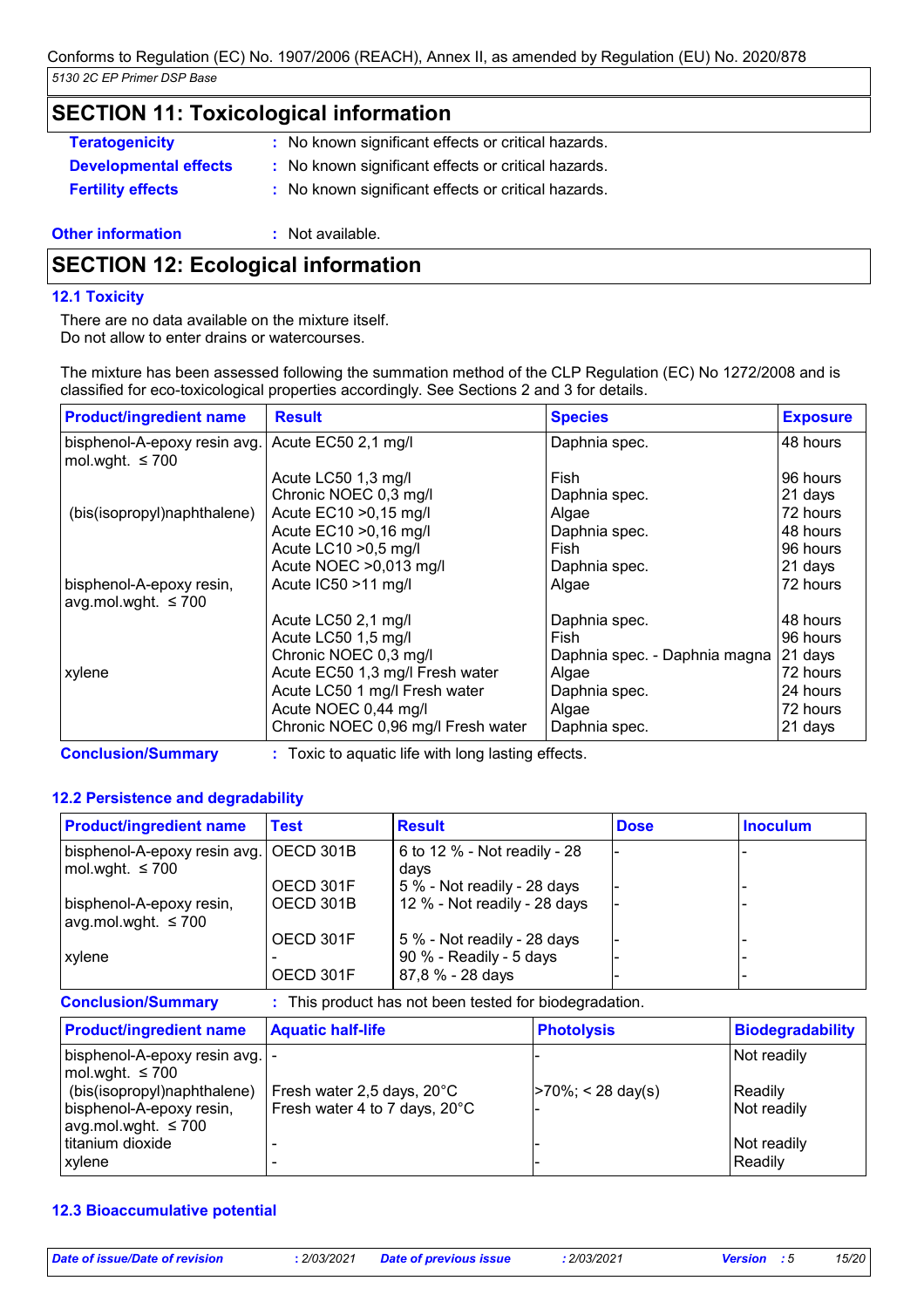| <b>SECTION 12: Ecological information</b> |              |                  |  |
|-------------------------------------------|--------------|------------------|--|
| $LoaPow$                                  | <b>BCF</b>   | <b>Potential</b> |  |
| bisphenol-A-epoxy resin avg. 2.64 to 3.78 | 31           | low              |  |
| 6.081                                     | 1800 to 6400 | high             |  |
| >3                                        |              | low              |  |
|                                           |              |                  |  |

| (bis(isopropyl)naphthalene)<br>oxirane, mono[<br>(C10-16-alkyloxy)methyl] | 6.081<br>>3  | 1800 to 6400 | high<br>l low |
|---------------------------------------------------------------------------|--------------|--------------|---------------|
| derivs<br>bisphenol-A-epoxy resin,<br>avg.mol.wght. ≤ 700                 | 2.64 to 3.78 | $3^{\circ}$  | low           |
| xvlene                                                                    | 3,12         | 8.1 to 25.9  | low           |

| 12.4 Mobility in soil                            |                  |
|--------------------------------------------------|------------------|
| <b>Soil/water partition</b><br>coefficient (Koc) | : Not available. |
| <b>Mobility</b>                                  | : Not available. |

## **12.5 Results of PBT and vPvB assessment**

This mixture does not contain any substances that are assessed to be a PBT or a vPvB.

**12.6 Other adverse effects** : No known significant effects or critical hazards.

# **SECTION 13: Disposal considerations**

The information in this section contains generic advice and guidance.

#### **13.1 Waste treatment methods**

| <b>Product</b>                 |                                                                                                                                                                                                                                                                                                                                                                                                                                                                                                                                                      |
|--------------------------------|------------------------------------------------------------------------------------------------------------------------------------------------------------------------------------------------------------------------------------------------------------------------------------------------------------------------------------------------------------------------------------------------------------------------------------------------------------------------------------------------------------------------------------------------------|
| <b>Methods of disposal</b>     | : The generation of waste should be avoided or minimised wherever possible.<br>Disposal of this product, solutions and any by-products should at all times comply<br>with the requirements of environmental protection and waste disposal legislation<br>and any regional local authority requirements. Dispose of surplus and non-<br>recyclable products via a licensed waste disposal contractor. Waste should not be<br>disposed of untreated to the sewer unless fully compliant with the requirements of<br>all authorities with jurisdiction. |
| <b>Hazardous waste</b>         | $:$ Yes.                                                                                                                                                                                                                                                                                                                                                                                                                                                                                                                                             |
| <b>Disposal considerations</b> | : Do not allow to enter drains or watercourses.<br>Dispose of according to all federal, state and local applicable regulations.<br>If this product is mixed with other wastes, the original waste product code may no<br>longer apply and the appropriate code should be assigned.<br>For further information, contact your local waste authority.                                                                                                                                                                                                   |

# **European waste catalogue (EWC)**

The European Waste Catalogue classification of this product, when disposed of as waste, is:

| <b>Waste code</b>              | <b>Waste designation</b>                                                                                                                                                                                                                                                                                                                |  |  |
|--------------------------------|-----------------------------------------------------------------------------------------------------------------------------------------------------------------------------------------------------------------------------------------------------------------------------------------------------------------------------------------|--|--|
| 08 01 11*                      | waste paint and varnish containing organic solvents or other hazardous substances                                                                                                                                                                                                                                                       |  |  |
| <b>Packaging</b>               |                                                                                                                                                                                                                                                                                                                                         |  |  |
| <b>Methods of disposal</b>     | : The generation of waste should be avoided or minimised wherever possible. Waste<br>packaging should be recycled. Incineration or landfill should only be considered<br>when recycling is not feasible.                                                                                                                                |  |  |
| <b>Disposal considerations</b> | : Using information provided in this safety data sheet, advice should be obtained from<br>the relevant waste authority on the classification of empty containers.<br>Empty containers must be scrapped or reconditioned.<br>Dispose of containers contaminated by the product in accordance with local or<br>national legal provisions. |  |  |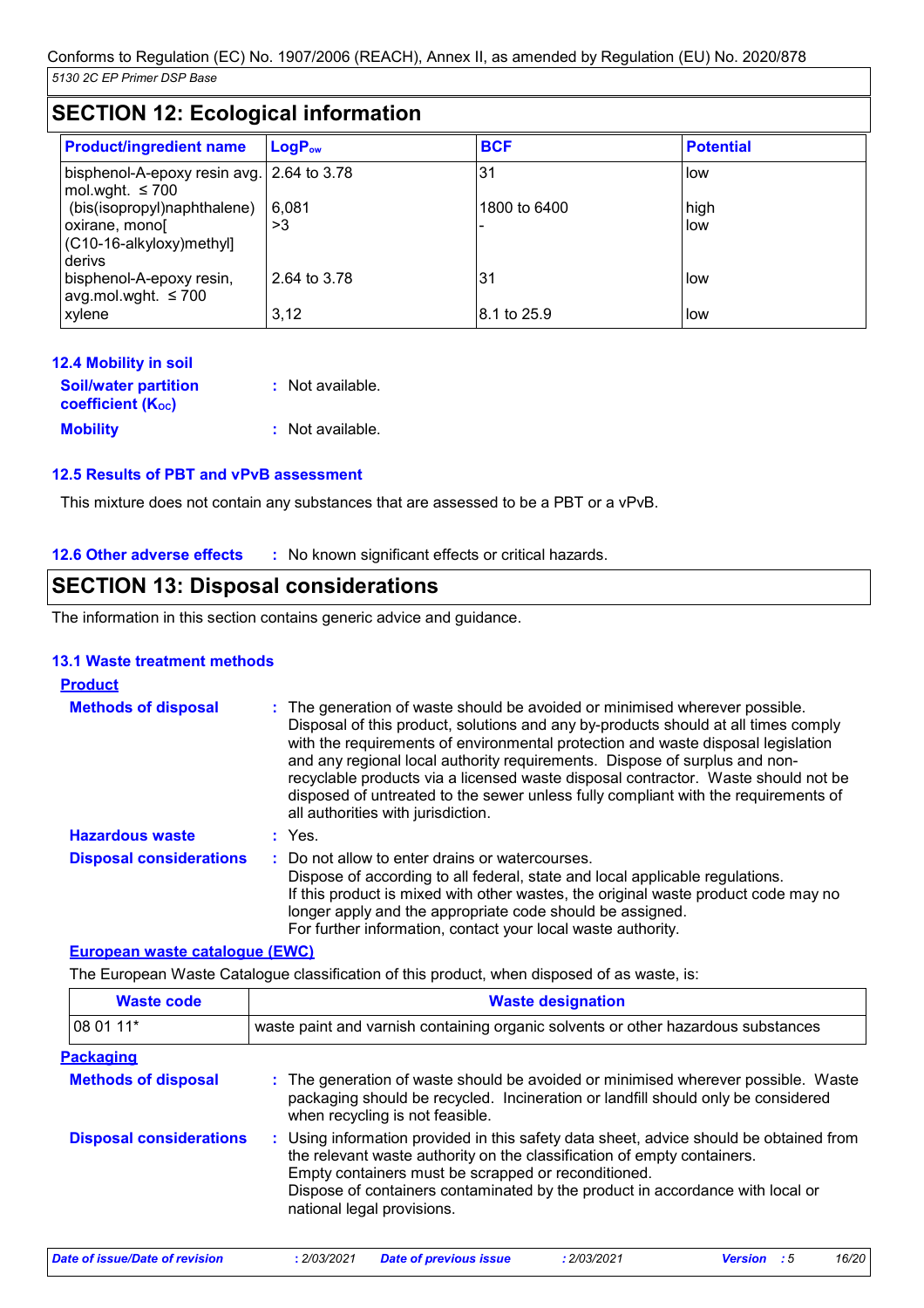# **SECTION 13: Disposal considerations**

**Special precautions :** This material and its container must be disposed of in a safe way. Care should be taken when handling emptied containers that have not been cleaned or rinsed out. Empty containers or liners may retain some product residues. Avoid dispersal of spilt material and runoff and contact with soil, waterways, drains and sewers.

# **SECTION 14: Transport information**

|                                           | <b>ADR/RID</b>                                                                            | <b>ADN</b>                                                                                | <b>IMDG</b>                                                                                                        | <b>IATA</b>                                                                                                                                                                                                                                                                                                                               |
|-------------------------------------------|-------------------------------------------------------------------------------------------|-------------------------------------------------------------------------------------------|--------------------------------------------------------------------------------------------------------------------|-------------------------------------------------------------------------------------------------------------------------------------------------------------------------------------------------------------------------------------------------------------------------------------------------------------------------------------------|
| 14.1 UN number                            | <b>UN3082</b>                                                                             | <b>UN3082</b>                                                                             | <b>UN3082</b>                                                                                                      | <b>UN3082</b>                                                                                                                                                                                                                                                                                                                             |
| 14.2 UN proper<br>shipping name           | Environmentally<br>hazardous substance,<br>liquid, n.o.s.<br>[bisphenol-A-epoxy<br>resin] | Environmentally<br>hazardous substance,<br>liquid, n.o.s.<br>[bisphenol-A-epoxy<br>resin] | Environmentally<br>hazardous substance,<br>liquid, n.o.s.,<br>[bisphenol-A-epoxy<br>resin]                         | Environmentally<br>hazardous substance.<br>liquid, n.o.s.<br>[bisphenol-A-epoxy<br>resin]                                                                                                                                                                                                                                                 |
| <b>14.3 Transport</b><br>hazard class(es) | 9                                                                                         | 9                                                                                         | 9                                                                                                                  | 9                                                                                                                                                                                                                                                                                                                                         |
| 14.4 Packing<br>group                     | III                                                                                       | III                                                                                       | III                                                                                                                | III                                                                                                                                                                                                                                                                                                                                       |
| 14.5<br><b>Environmental</b><br>hazards   | Yes.                                                                                      | Yes.                                                                                      | Yes.                                                                                                               | Yes.                                                                                                                                                                                                                                                                                                                                      |
| <b>Additional</b><br><b>information</b>   | <b>Remarks:</b><br>$(5L:)$ Exempted<br>ADR Tunnel code: (-)                               |                                                                                           | <b>Emergency</b><br>schedules (EmS):<br>$F-A + S-E$<br>Marine pollutant (P)<br><b>Remarks:</b><br>$(5L:)$ Exempted | Passenger and<br><b>Cargo Aircraft</b><br>Quantity limitation:<br>450L<br>Packaging<br>instructions: 964<br><b>Cargo Aircraft Only</b><br>Quantity limitation:<br>450L<br>Packaging<br>instructions: 964<br><b>Limited Quantities -</b><br><b>Passenger Aircraft</b><br>Quantity limitation: 30<br>Kg<br>Packaging<br>instructions: Y 964 |

```
user
```
**14.6 Special precautions for : Transport within user's premises:** always transport in closed containers that are upright and secure. Ensure that persons transporting the product know what to do in the event of an accident or spillage.

# **SECTION 15: Regulatory information**

**15.1 Safety, health and environmental regulations/legislation specific for the substance or mixture EU Regulation (EC) No. 1907/2006 (REACH)**

**Annex XIV - List of substances subject to authorisation**

**Annex XIV**

None of the components are listed.

**Substances of very high concern**

*Date of issue/Date of revision* **:** *2/03/2021 Date of previous issue : 2/03/2021 Version : 5 17/20*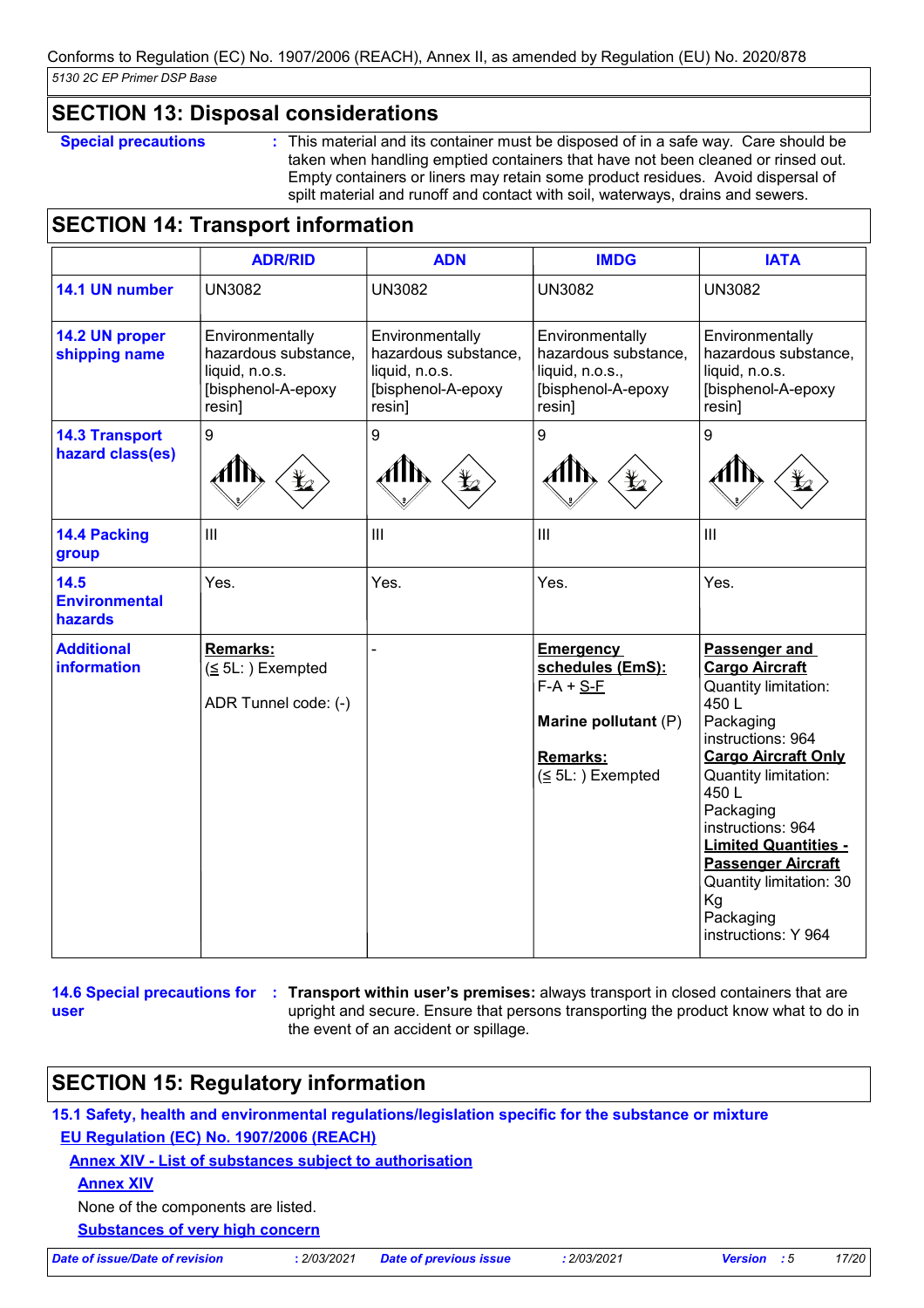# **SECTION 15: Regulatory information**

| None of the components are listed.                                                                                                         |                                                                                                                                                                                                                                                                                                   |  |
|--------------------------------------------------------------------------------------------------------------------------------------------|---------------------------------------------------------------------------------------------------------------------------------------------------------------------------------------------------------------------------------------------------------------------------------------------------|--|
| <b>Annex XVII - Restrictions</b>                                                                                                           | : Not applicable.                                                                                                                                                                                                                                                                                 |  |
| on the manufacture,                                                                                                                        |                                                                                                                                                                                                                                                                                                   |  |
| placing on the market<br>and use of certain                                                                                                |                                                                                                                                                                                                                                                                                                   |  |
| dangerous substances,                                                                                                                      |                                                                                                                                                                                                                                                                                                   |  |
| mixtures and articles                                                                                                                      |                                                                                                                                                                                                                                                                                                   |  |
| <b>Other EU regulations</b>                                                                                                                |                                                                                                                                                                                                                                                                                                   |  |
| <b>VOC</b>                                                                                                                                 | : The provisions of Directive 2004/42/EC on VOC apply to this product. Refer to the                                                                                                                                                                                                               |  |
|                                                                                                                                            | product label and/or technical data sheet for further information.                                                                                                                                                                                                                                |  |
| <b>VOC for Ready-for-Use</b><br><b>Mixture</b>                                                                                             | : $2004/42$ /EC - IIA/j: 500g/l (2010). <= 198g/l VOC.                                                                                                                                                                                                                                            |  |
| <b>Europe inventory</b>                                                                                                                    | : All components are listed or exempted.                                                                                                                                                                                                                                                          |  |
| <b>Black List Chemicals</b>                                                                                                                |                                                                                                                                                                                                                                                                                                   |  |
| (76/464/EEC)                                                                                                                               |                                                                                                                                                                                                                                                                                                   |  |
| Ozone depleting substances (1005/2009/EU)                                                                                                  |                                                                                                                                                                                                                                                                                                   |  |
| Not listed.                                                                                                                                |                                                                                                                                                                                                                                                                                                   |  |
| <b>Prior Informed Consent (PIC) (649/2012/EU)</b>                                                                                          |                                                                                                                                                                                                                                                                                                   |  |
| Not listed.                                                                                                                                |                                                                                                                                                                                                                                                                                                   |  |
|                                                                                                                                            |                                                                                                                                                                                                                                                                                                   |  |
| <b>Seveso Directive</b>                                                                                                                    |                                                                                                                                                                                                                                                                                                   |  |
| <b>Danger criteria</b>                                                                                                                     | This product is controlled under the Seveso Directive.                                                                                                                                                                                                                                            |  |
|                                                                                                                                            |                                                                                                                                                                                                                                                                                                   |  |
| <b>Category</b>                                                                                                                            |                                                                                                                                                                                                                                                                                                   |  |
| E <sub>2</sub>                                                                                                                             |                                                                                                                                                                                                                                                                                                   |  |
| <b>National regulations</b>                                                                                                                |                                                                                                                                                                                                                                                                                                   |  |
|                                                                                                                                            | The information contained in this safety data sheet does not constitute the user's<br>own assessment of workplace risks, as required by other health and safety<br>legislation. The provisions of the national health and safety at work regulations apply<br>to the use of this product at work. |  |
| <b>References</b>                                                                                                                          | : EH40/2005 Workplace exposure limits<br>Conforms to Regulation (EC) No. 1907/2006 (REACH), Annex II, as amended by<br>Regulation (EU) No. 2016/918                                                                                                                                               |  |
| <b>International requlations</b>                                                                                                           |                                                                                                                                                                                                                                                                                                   |  |
|                                                                                                                                            | <b>Chemical Weapon Convention List Schedules I, II &amp; III Chemicals</b>                                                                                                                                                                                                                        |  |
| Not listed.                                                                                                                                |                                                                                                                                                                                                                                                                                                   |  |
| <b>Montreal Protocol</b>                                                                                                                   |                                                                                                                                                                                                                                                                                                   |  |
| Not listed.                                                                                                                                |                                                                                                                                                                                                                                                                                                   |  |
|                                                                                                                                            |                                                                                                                                                                                                                                                                                                   |  |
|                                                                                                                                            |                                                                                                                                                                                                                                                                                                   |  |
|                                                                                                                                            | <b>Stockholm Convention on Persistent Organic Pollutants</b>                                                                                                                                                                                                                                      |  |
|                                                                                                                                            |                                                                                                                                                                                                                                                                                                   |  |
|                                                                                                                                            | <b>Rotterdam Convention on Prior Informed Consent (PIC)</b>                                                                                                                                                                                                                                       |  |
|                                                                                                                                            |                                                                                                                                                                                                                                                                                                   |  |
|                                                                                                                                            | <b>UNECE Aarhus Protocol on POPs and Heavy Metals</b>                                                                                                                                                                                                                                             |  |
| : 3208909100                                                                                                                               |                                                                                                                                                                                                                                                                                                   |  |
|                                                                                                                                            |                                                                                                                                                                                                                                                                                                   |  |
| Not listed.<br>Not listed.<br>Not listed.<br><b>CN code</b><br><b>International lists</b><br><b>National inventory</b><br><b>Australia</b> | : All components are listed or exempted.                                                                                                                                                                                                                                                          |  |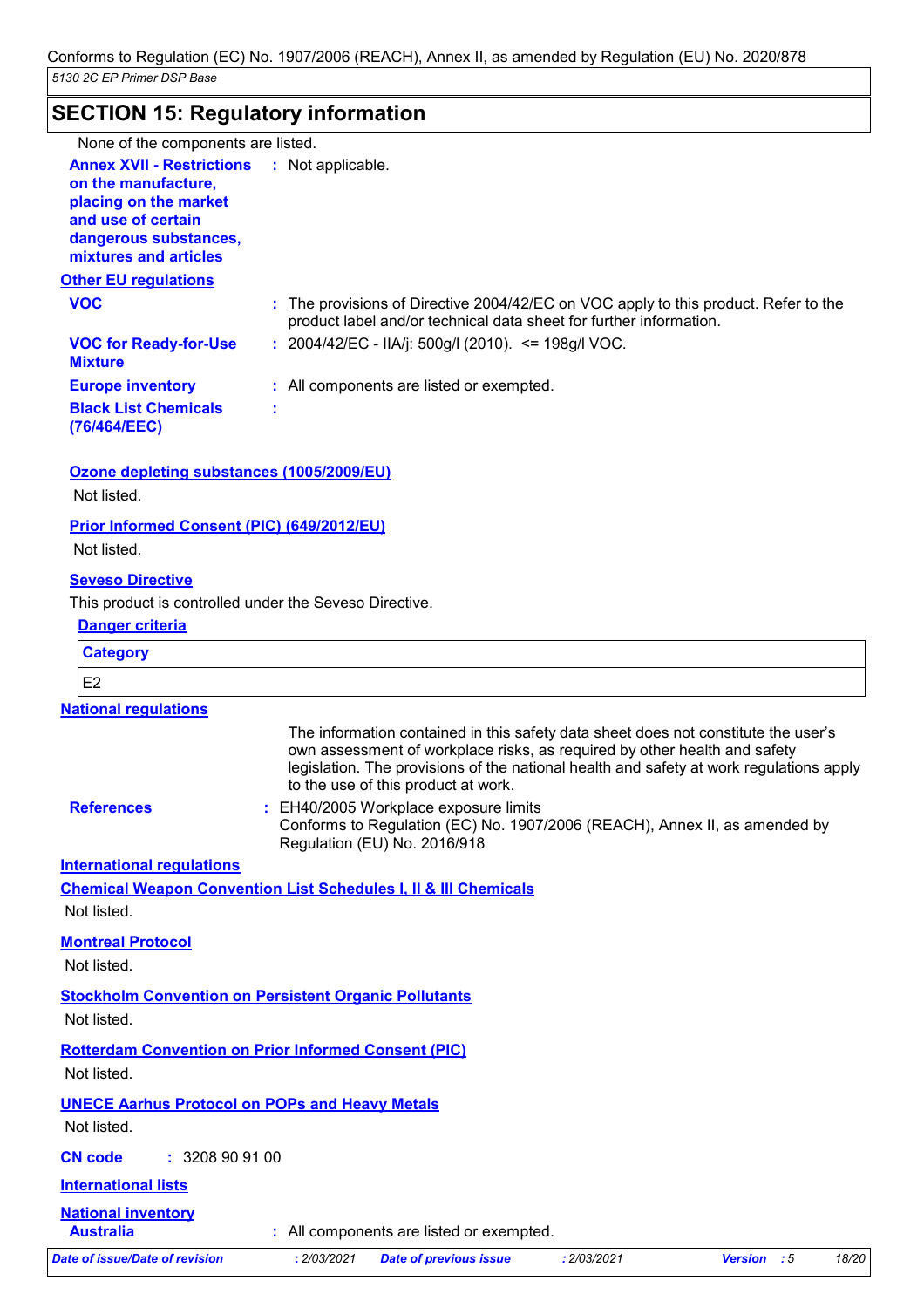# **SECTION 15: Regulatory information**

| <b>Canada</b>                                  | : All components are listed or exempted.                                                                 |
|------------------------------------------------|----------------------------------------------------------------------------------------------------------|
| <b>China</b>                                   | : All components are listed or exempted.                                                                 |
| <b>Japan</b>                                   | Japan inventory (CSCL): At least one component is not listed.<br>Japan inventory (ISHL): Not determined. |
| <b>Malaysia</b>                                | : Not determined                                                                                         |
| <b>New Zealand</b>                             | : All components are listed or exempted.                                                                 |
| <b>Philippines</b><br><b>Republic of Korea</b> | : All components are listed or exempted.<br>: Not determined.                                            |
| <b>Taiwan</b>                                  | : All components are listed or exempted.                                                                 |
| <b>Turkey</b>                                  | : Not determined.                                                                                        |
| <b>United States</b>                           | : Not determined.                                                                                        |
| <b>Thailand</b>                                | : Not determined.                                                                                        |
| <b>Viet Nam</b>                                | : Not determined.                                                                                        |
|                                                |                                                                                                          |

**15.2 Chemical safety** 

**:** No Chemical Safety Assessment has been carried out.

**assessment**

# **SECTION 16: Other information**

Indicates information that has changed from previously issued version.

| <b>Abbreviations and</b><br>acronyms | $:$ ATE = Acute Toxicity Estimate<br>CLP = Classification, Labelling and Packaging Regulation [Regulation (EC) No.<br>1272/2008]<br>DMEL = Derived Minimal Effect Level<br>DNEL = Derived No Effect Level<br>EUH statement = CLP-specific Hazard statement<br>PBT = Persistent, Bioaccumulative and Toxic<br>PNEC = Predicted No Effect Concentration |
|--------------------------------------|-------------------------------------------------------------------------------------------------------------------------------------------------------------------------------------------------------------------------------------------------------------------------------------------------------------------------------------------------------|
|                                      | <b>RRN = REACH Registration Number</b><br>vPvB = Very Persistent and Very Bioaccumulative                                                                                                                                                                                                                                                             |
| <b>Contains TiO2</b>                 | Yes                                                                                                                                                                                                                                                                                                                                                   |

## **Procedure used to derive the classification according to Regulation (EC) No. 1272/2008 [CLP/GHS]**

| <b>Classification</b>   | <b>Justification</b>   |
|-------------------------|------------------------|
| Skin Irrit. 2, H315     | <b>Expert judgment</b> |
| Eye Irrit. 2, H319      | Expert judgment        |
| Skin Sens. 1, H317      | Expert judgment        |
| Aquatic Chronic 2, H411 | Expert judgment        |

## **Full text of H-phrases referred to in sections 2 and 3**

| <b>Full text of abbreviated H</b> |                  |                                                       |
|-----------------------------------|------------------|-------------------------------------------------------|
|                                   | H <sub>226</sub> | Flammable liquid and vapour.                          |
| <b>statements</b>                 | H304             | May be fatal if swallowed and enters airways.         |
|                                   | H312             | Harmful in contact with skin.                         |
|                                   | H315             | Causes skin irritation.                               |
|                                   | H317             | May cause an allergic skin reaction.                  |
|                                   | H319             | Causes serious eye irritation.                        |
|                                   | H332             | Harmful if inhaled.                                   |
|                                   | H335             | May cause respiratory irritation.                     |
|                                   | H373             | May cause damage to organs through prolonged or       |
|                                   |                  | repeated exposure.                                    |
|                                   | H410             | Very toxic to aquatic life with long lasting effects. |
|                                   | H411             | Toxic to aquatic life with long lasting effects.      |
|                                   |                  |                                                       |